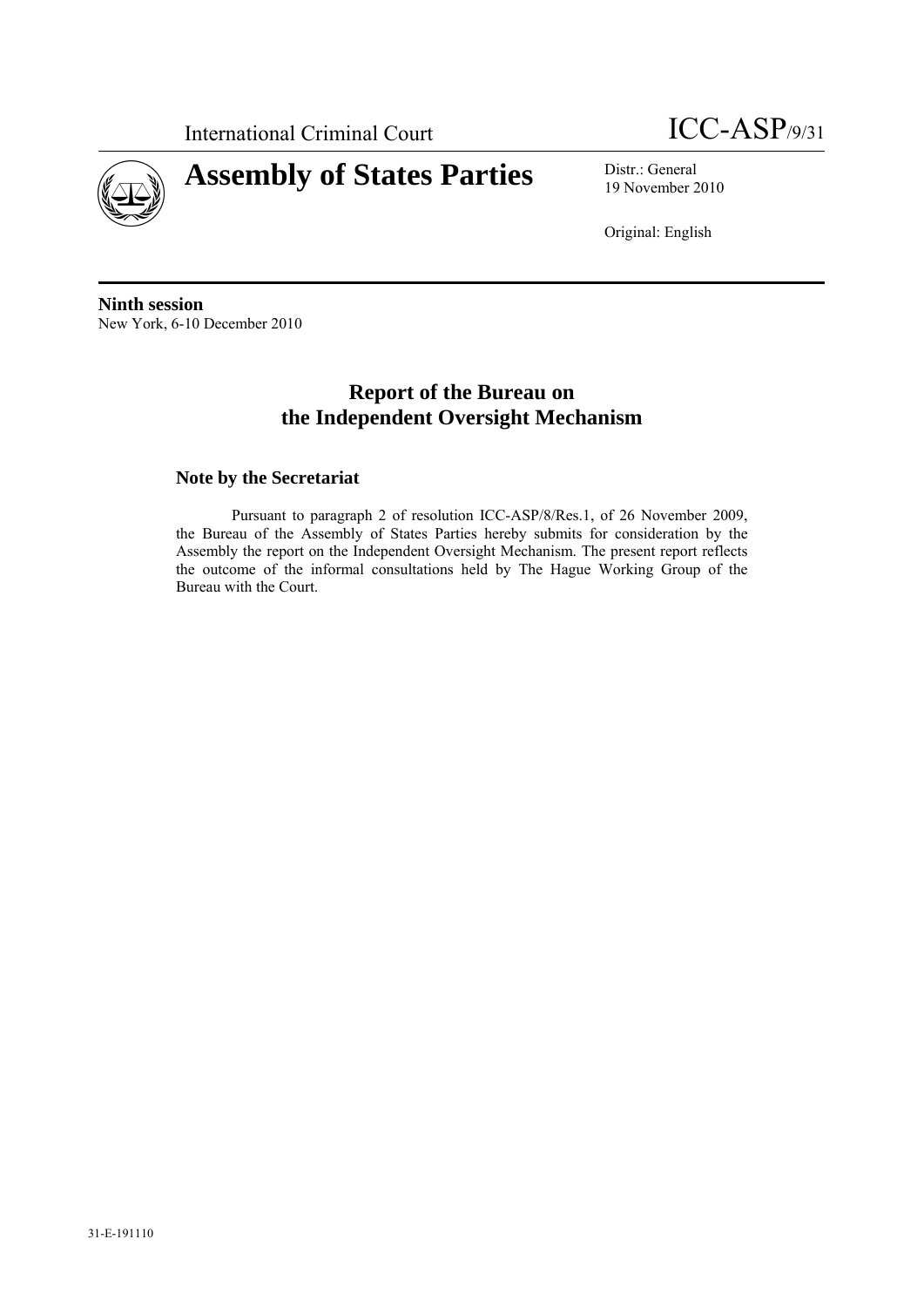# **I. Background**

1. This report is submitted pursuant to the mandate given to the facilitator, Mr. Vladimir Cvetković (Serbia), on the issue of the Independent Oversight Mechanism ("the IOM"), upon his appointment by the Bureau of the Assembly of States Parties ("the Assembly") at its meeting held on 19 January 2010.

2. At its eighth session, the Assembly adopted resolution ICC-ASP/8/Res.1 ("the resolution"), by which it decided to establish an independent oversight mechanism in accordance with article 112, paragraph 4, of the Rome Statute.<sup>1</sup> It was decided that the independent professional investigative capacity would be implemented immediately, while the additional elements of oversight, as provided for in the Statute, such as inspection and evaluation, would be brought into operation subject to a decision of the Assembly at its next session.<sup>2</sup> In that sense, the Assembly decided that the Bureau, in coordination with the Court, should prepare a report on the operation of the inspection and evaluation functions within the oversight mechanism, including the terms of reference and related financial implications, with a view to a decision on its adoption at the next session of the Assembly.<sup>3</sup> The Bureau decided that the issue of the IOM should be further discussed by The Hague Working Group ("the Working Group") in 2010.

3. Taking the resolution as the starting point, the Working Group discussed the IOM at its meetings held on 3 and 29 March, 5 July, 10 September, 7 and 28 October, and 4 November. The IOM was also discussed in informal consultations held on 17 March, 23 and 30 September, 5, 19 and 26 October, and 2 November.

4. In his discussion paper, dated 9 March 2010, the facilitator identified the issues on which the Working Group should focus in 2010:

(a) The completion of the process of secondment of the temporary Head of the IOM;

(b) Drafting of regulations, rules, protocols and procedures of the IOM, as well as of amendments to the existing regulations of the Court (if required);

- (c) The recruitment of the staff member at the P-2 level;
- (d) The recruitment of the new Head of the IOM; and
- (e) Inspection and evaluation functions of the IOM.

5. Apart from the issues identified above, discussions were also held on the Temporary Head's proposal, dated 6 September 2010, for amendment of Major Programme VII-5 of the proposed programme budget for 2011.`

## **II. Secondment of the Temporary Head of the IOM**

6. The resolution provides that, in the initial set-up phase of the IOM, one P-5 staff member, who would head the IOM, would be seconded from the United Nations Office of Internal Oversight Services ("the OIOS").<sup>4</sup> The resolution also provides that "the Registrar shall, for an initial period of one year, enter into a memorandum of understanding with the United Nations Office of Internal Oversight Services to provide support services on a cost recovery basis for the operationalization of the oversight mechanism".<sup>5</sup>

7. After the eighth session of the Assembly, the Court contacted the OIOS and, according to the information provided by the Court to the members of the Working Group at the informal consultations held on 17 March 2010, the OIOS had offered to second a person whom was found to be the most suitable for the position of the Temporary Head of the IOM. The members of the Working Group were of the view that the Bureau, as the

<sup>1</sup> *Official Records of the Assembly of States Parties to the Rome Statute of the International Criminal Court, Eighth session, The Hague, 18-26 November 2009* (ICC-ASP/8/20), vol. I, part II, ICC-ASP/8/Res.1, para. 1. 2

Ibid., annex, para. 6 (a).

 $^{3}$  Ibid., para. 2.

Ibid., annex, para. 3.

 $<sup>5</sup>$  Ibid., annex, para. 17.</sup>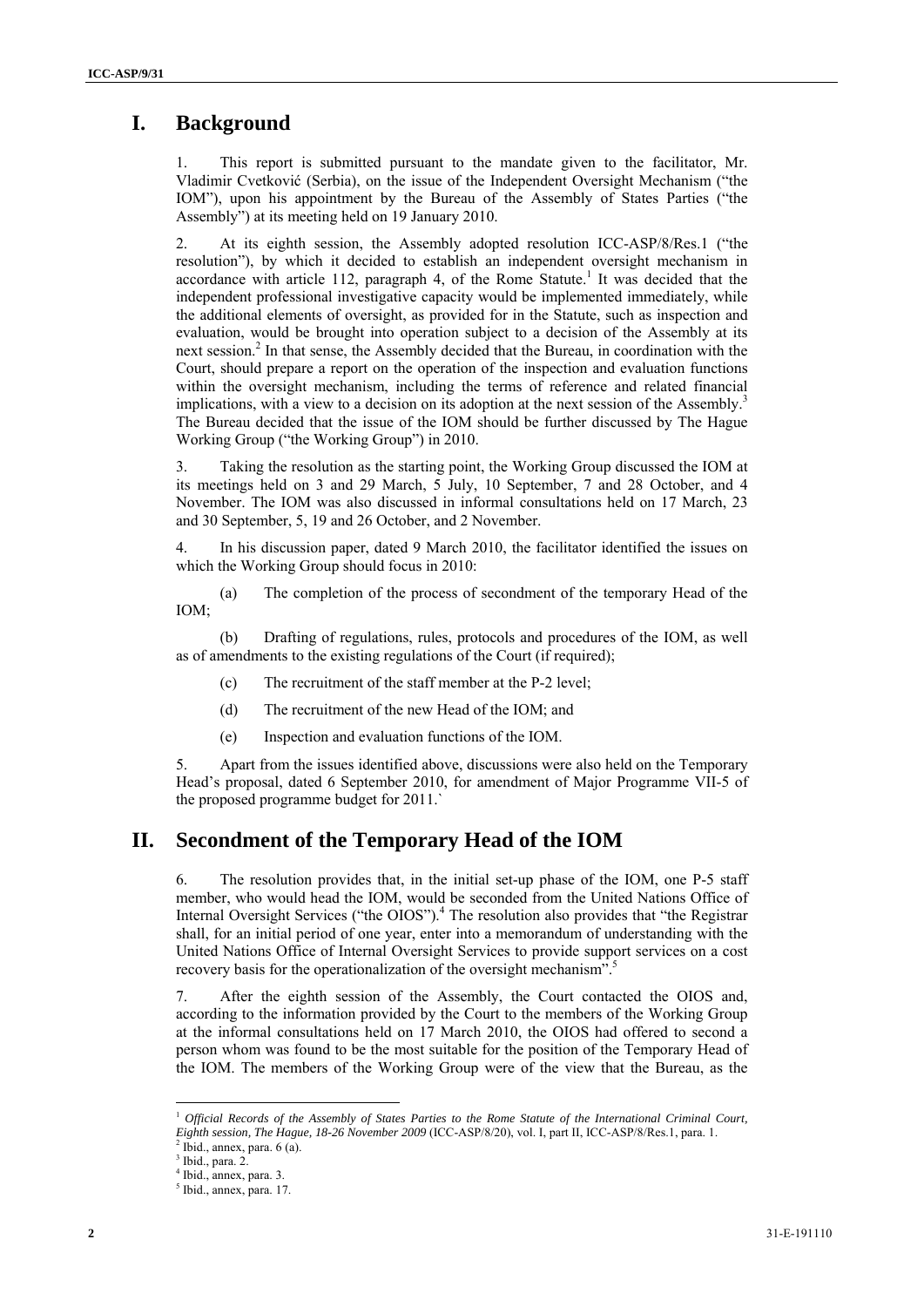organ competent for the appointment of the Temporary Head of the IOM, should accept the proposal of the OIOS. Accordingly, the Working Group, at its third meeting, on 29 March 2010, decided to request the Registrar to submit the proposal of the OIOS to the Bureau for a decision on the appointment of the Temporary Head of the IOM, together with any observations on the proposed candidate that the Registrar might find appropriate.<sup>6</sup>

8. On 1 April 2010, the Registrar submitted to the Bureau the Curriculum Vitae of Ms. Beverly Ida Mulley, a national of Australia, whom the OIOS proposed for the position of the Temporary Head of the IOM. At its eighth meeting, held on 12 April, the Bureau appointed Ms. Beverly Ida Mulley as the Temporary Head of the IOM for a period of one year, effective on the date to be agreed upon by the OIOS, the Registrar and Ms. Mulley. The Bureau also requested the Registrar, pursuant to resolution ICC-ASP/8/Res.1, to enter into a memorandum of understanding with the OIOS to provide support on a cost recovery basis for the secondment of Ms. Mulley. Ms. Mulley assumed duty on 19 July 2010.

#### **III. Recruitment of the staff member of the IOM**

9. In accordance with the resolution, the Temporary Head of the IOM initiated the recruitment of the P-2 staff member. The vacancy announcement was published and the deadline for applications was 3 October 2010. The Temporary Head, in coordination with the Court, is currently in the process of short-listing candidates for interviews and it is anticipated that the recruitment process will be finalized by the end of 2010.

### **IV. Recruitment of the new Head of the IOM**

10. The resolution provides that the recruitment process for the position of Head of the IOM shall be conducted by the Bureau in coordination with the Court.<sup>7</sup> At its sixth meeting, on 10 September, based on the discussion paper submitted by the facilitator, the Working Group discussed various options for the recruitment procedure, including the composition of the selection panel and the involvement of the Court and the Temporary Head of the IOM in the recruitment process. It was agreed that the Working Group recommend to the Bureau the appointment of a selection panel, which would comprise one representative from each regional group. The Temporary Head of the IOM would assist the selection panel and provide the necessary expertise, while the Court would also assist in the recruitment process.

11. The Working Group discussed the "Draft decision of the Bureau on the appointment of the Selection Panel to carry out the recruitment procedure for the Head of the Independent Oversight Mechanism" at the informal consultations on 23 September and expressed its general support for the draft decision and the opening of the recruitment process. While consensus could not be reached on the staffing level of the Head of the IOM (see below for more on these discussions), there was broad agreement among the delegations that it would be useful to appoint a selection panel before the ninth session of the Assembly, in order for this panel to conduct preparatory work for the recruitment process, so that the vacancy could be posted on the website of the Court immediately following the decision of the Assembly on the staffing level for the Head of the IOM.

12. Accordingly, a slightly revised version of the draft decision was discussed at the eighth meeting of the Working Group. The Working Group reiterated the desirability of geographical representation on the Selection Panel and decided to recommend to the Bureau the appointment of the following persons as members of the panel: Mr. Pavel Caban (Czech Republic), Ms. Yolande Dwarika (South Africa), Mr. Kanbar Hossein Bor (United Kingdom), Mr. Tsuyoshi Ideta (Japan) and Mr. Guillaume Michel (Mexico).

13. It was agreed to include in the draft decision a requirement that the Selection Panel report regularly to the Working Group on the progress of its work. It was further agreed that the Court would have the opportunity to present its views on the short-list of candidates, although such views would be of no binding effect. Concerning the final decision on the appointment of the Head of the IOM, it was stressed that the decision would be taken by the

<sup>&</sup>lt;sup>6</sup> Hague Working Group, third meeting, Agenda and Decisions, page 3.

<sup>&</sup>lt;sup>7</sup> Official Records …Eighth session… 2009 (ICC-ASP/8/20), vol. I, part II, resolution ICC-ASP/8/Res.1, para. 1.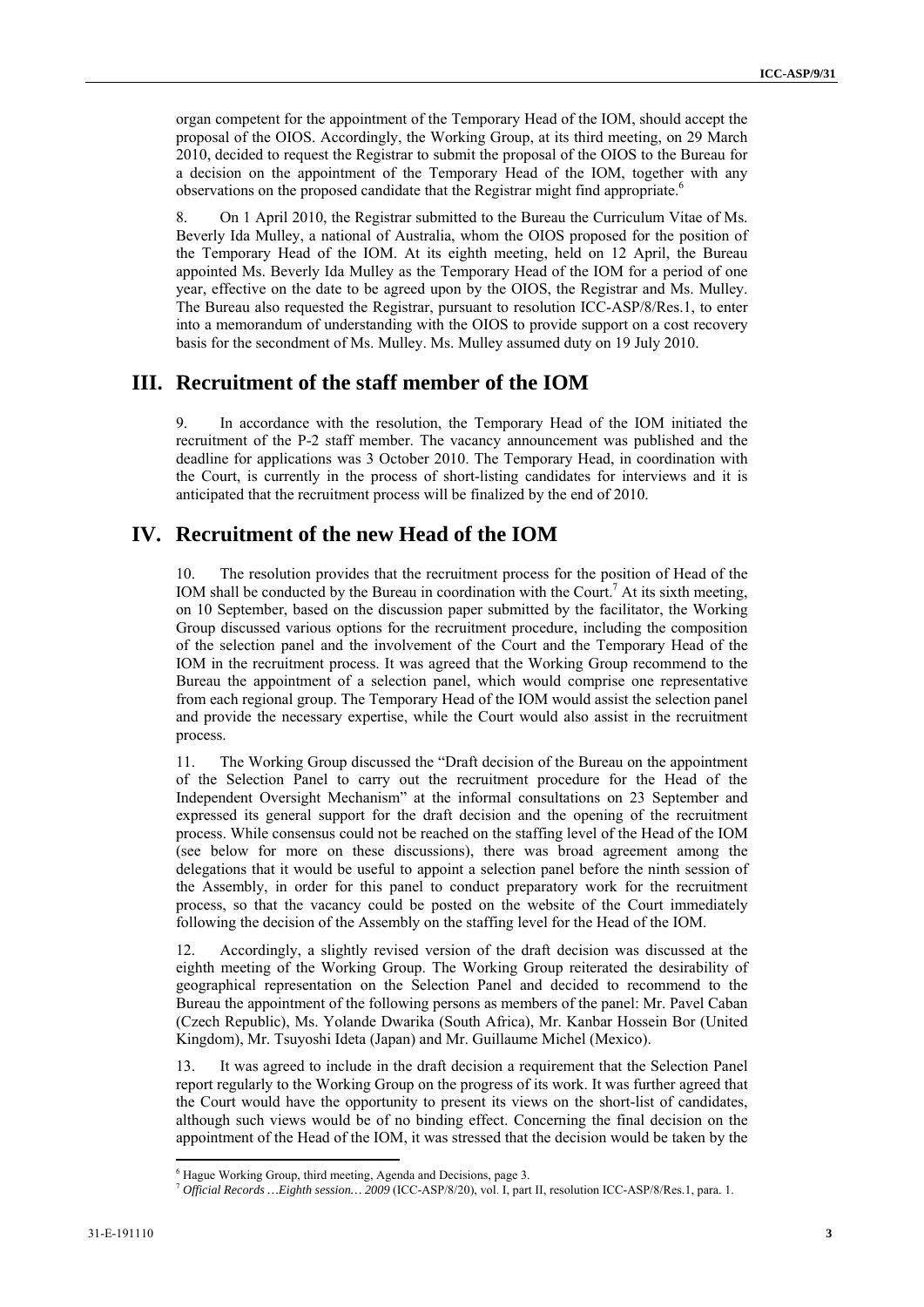Bureau, taking into account the recommendation of the Selection Panel, while the formal appointment, for administrative purposes, would be done by the Registrar.

14. The Working Group agreed to convey to the Bureau its recommendation on a draft decision of the Bureau on the appointment of the Selection Panel to carry out the recruitment procedure for the Head of the Independent Oversight Mechanism. The decision was adopted by the Bureau on 19 October 2010. It is expected that the Selection Panel will hold its first meeting at the beginning of November 2010.

# **V. Proposal for amendment of the proposed programme budget for 2011**

15. The Temporary Head of the IOM proposed the amendment of the proposed programme budget for 2011 and recommended that the post of the Head of the IOM be staffed at the P-5 level instead of P-4 as provided by the resolution.<sup>8</sup> The Temporary Head explained that, at the time of commencement of her duties, the proposed 2011 budget for the IOM had already been submitted by the Coordination Council of the Court and, therefore, she did not have the opportunity to make any submissions to the Committee on Budget and Finance ("the Committee") regarding the appropriateness of the P-4 grade for the permanent Head of the IOM. She also referred to the discussions held in the Working Group throughout 2009, when broad support and strong preference had been expressed for the recruitment of a highly experienced P-5 member of staff to head the office of the independent oversight mechanism to assure its independence. She also pointed out that the IOM mandate extends to the elected officials and that the power and authority vested in the IOM and its Head, by virtue of the *proprio motu* powers, should be utilized by a person with the requisite experience and seniority in conducting complex and sensitive investigations, which is best reflected in the P-5 grade. Finally, she pointed out that most, if not all, investigation arms of oversight bodies of the United Nations Common System are headed by a P-5 senior investigator, while the Heads of the larger investigation units, including OIOS and United Nations Development Programme (UNDP), are at the D-2 and D-1 levels, respectively.

16. The proposal of the Temporary Head of the IOM was discussed in several formal and informal meetings of the Working Group and the views of delegations were divided. The delegations which do not support the amendment pointed out that the Assembly had already decided to have the Head of the IOM staffed at the P-4 level and referred to paragraph 3 of the annex to the resolution, which provides:

"Although in its initial set-up phase one P-5 staff member would be seconded from the United Nations Office of Internal Oversight, the oversight mechanism will consist of two staff members, i.e. one staff member who will head the office at the P-4 level and one further support staff member at the P-2 level. These staffing levels and grades may be reviewed again by the Assembly once the oversight mechanism has been fully operational for a reasonable period of time."

17. These delegations stressed that the IOM was not fully operational and that, accordingly, the conditions for the review of the staffing levels have not yet been met. These delegations also pointed out that the decision of the Assembly was taken in accordance with the recommendation of the Committee and that the Working Group should not deviate from the Committee's mandate (ICC-ASP/1/Res.4, annex, para. 3) and detract from the established practice that decisions with budgetary implications should not be taken without prior consultation with the Committee. Several delegations expressed the view that the P-4 level is, at least at this moment, appropriate for the post of the Head of the IOM. In that regard, some delegations argued that the grade of the Head of the IOM should be reviewed only after the Assembly decides to operationalize the inspection and evaluation functions of the IOM.

<sup>&</sup>lt;sup>8</sup> The amendment proposed by the Temporary Head of the IOM, dated 6 September 2010.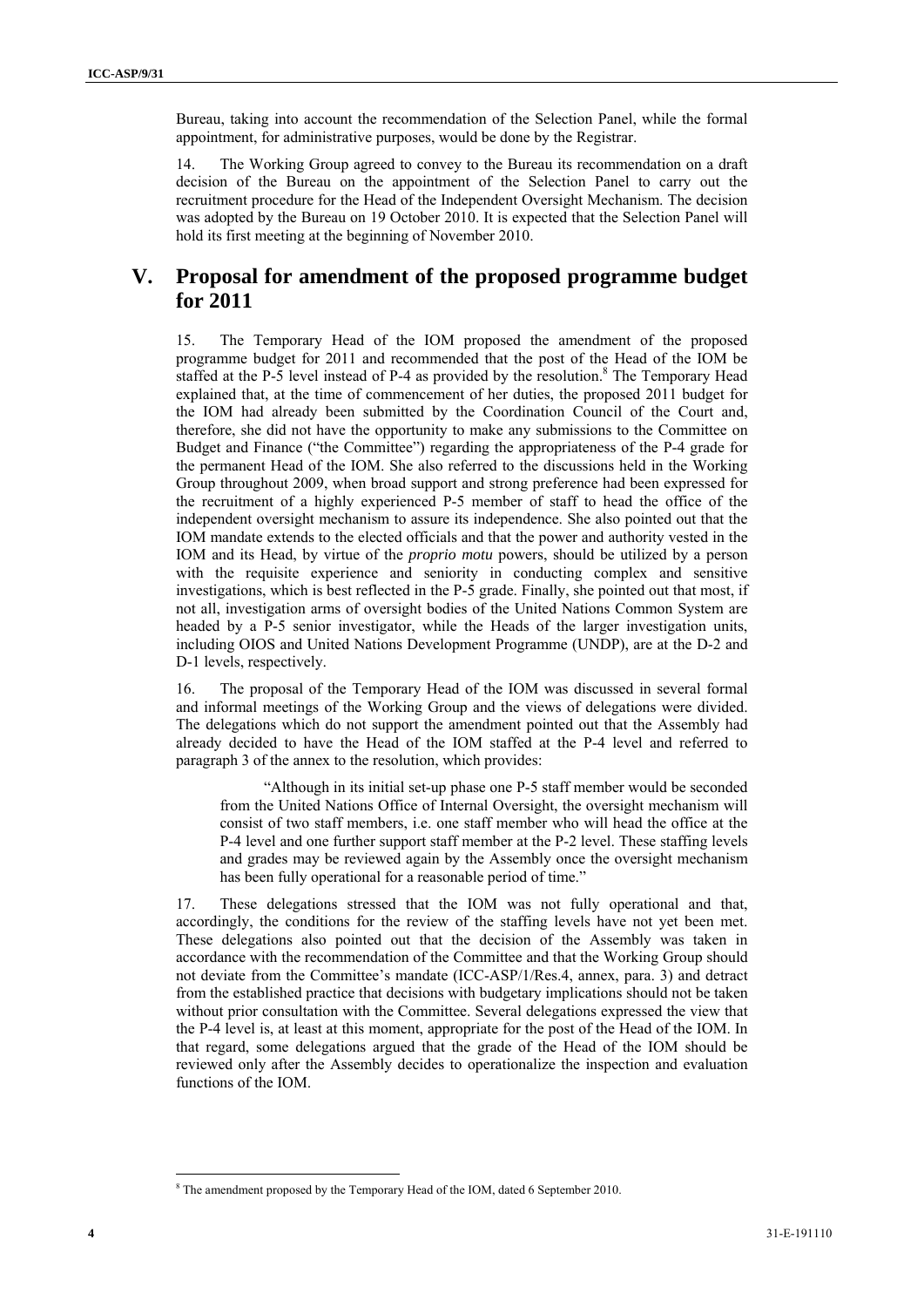18. Delegations which support the proposed amendment submitted that the Assembly is not bound by the recommendations of the Committee and that resolutions have been amended in the past and accordingly proposed that the decision on the proposed amendment be taken at the ninth session of the Assembly. These delegations recalled the discussions held in 2009, referred to by the Temporary Head of the IOM, and indicated that the Committee had not provided reasons for its recommendation to have the post of the Head of the IOM staffed at the P-4 level. It was pointed out that the decision on the staffing level of the Head of the IOM is not *stricto sensu* a reclassification, but primarily a policy decision and, as such, it should be taken by the Assembly, taking into consideration the bigger picture and not only the financial implications. In that regard, the delegations which support the amendment expressed their concern that, if the post is kept at the P-4 level, the Assembly would not be able to attract the best candidates for the job during the recruitment process which was soon to commence. Mention was also made of the non-financial longterm consequences of a decision to adopt or reject the amendment and it was argued that, if a reclassification is to be decided only after the IOM becomes fully operational, this could imply that the recruitment procedure for the Head of the IOM should be initiated again, which would in turn modify the structure already in place, with the risk of losing some of the valuable experience gained by the first appointed Head of the IOM. Several delegations pointed out that perhaps even the P-5 level might not be appropriate and that similar posts in various international organizations are often staffed at the D-1 or D-2 level.

19. Having in mind that the Working Group was unable to reach consensus, the Working Group decided to recommend to the Bureau to defer the discussions on the staffing level of the Head of the IOM to the ninth session of the Assembly. In connection with this, however, several delegations pointed out that the decision on this issue had already been taken at the eighth session of the Assembly and that consensus is only needed for changing the grade of the Head of the IOM and not for keeping it at the P-4 level.

20. In order to provide the Assembly with more information on the issue, the Working Group further decided to request the Committee to present its views on the proposed amendment before the ninth session of the Assembly. In doing that, the Working Group was aware that the Committee would not hold a formal session before the ninth session of the Assembly, but was nevertheless of the view that, taking into consideration the specific character of the issue and the fact that, for objective reasons, the Temporary Head of the IOM was unable to submit her proposal in time, the Committee should endeavor to consult in electronic or some other appropriate form and provide its views as requested.

### **VI. Inspection and evaluation functions of the IOM**

21. At its eighth session, the Assembly decided that the Bureau, in coordination with the Court, should prepare a report on the operation of the inspection and evaluation functions within the oversight mechanism, including the terms of reference and related financial implications, with a view to a decision on its adoption at the next session of the Assembly.<sup>9</sup> Paragraph 6 (a) of the annex to the resolution provides that the additional elements of oversight, such as inspection and evaluation, will be brought into operation subject to a decision of the Assembly at its next session.

22. Taking into account that the resolution provides that the report of the Bureau on the operation of the inspection and evaluation functions within the oversight mechanism should be prepared in coordination with the Court, whilst on the other hand, the exchange with the Court on the topic of the IOM was in the past years focused on the investigation function of the IOM, the Working Group decided, at its third meeting held on 29 March 2010, to invite the Court to submit its views on the operationalization of the inspection and evaluation functions of the IOM. In particular, the Working Group specified that the views of the Court should include the appraisal of the existing mechanisms, if any, which perform the inspection and evaluation of the Court and its functions (excluding the judicial functions), both internal and external, together with an overview of the lines of reporting of such mechanisms.<sup>10</sup>

<sup>&</sup>lt;sup>9</sup> *Official Records …Eighth session… 2009* (ICC-ASP/8/20), vol. I, part II, ICC-ASP/8/Res.1, para. 2. <sup>10</sup> Hague Working Group, third meeting, Agenda and Decisions, page 3.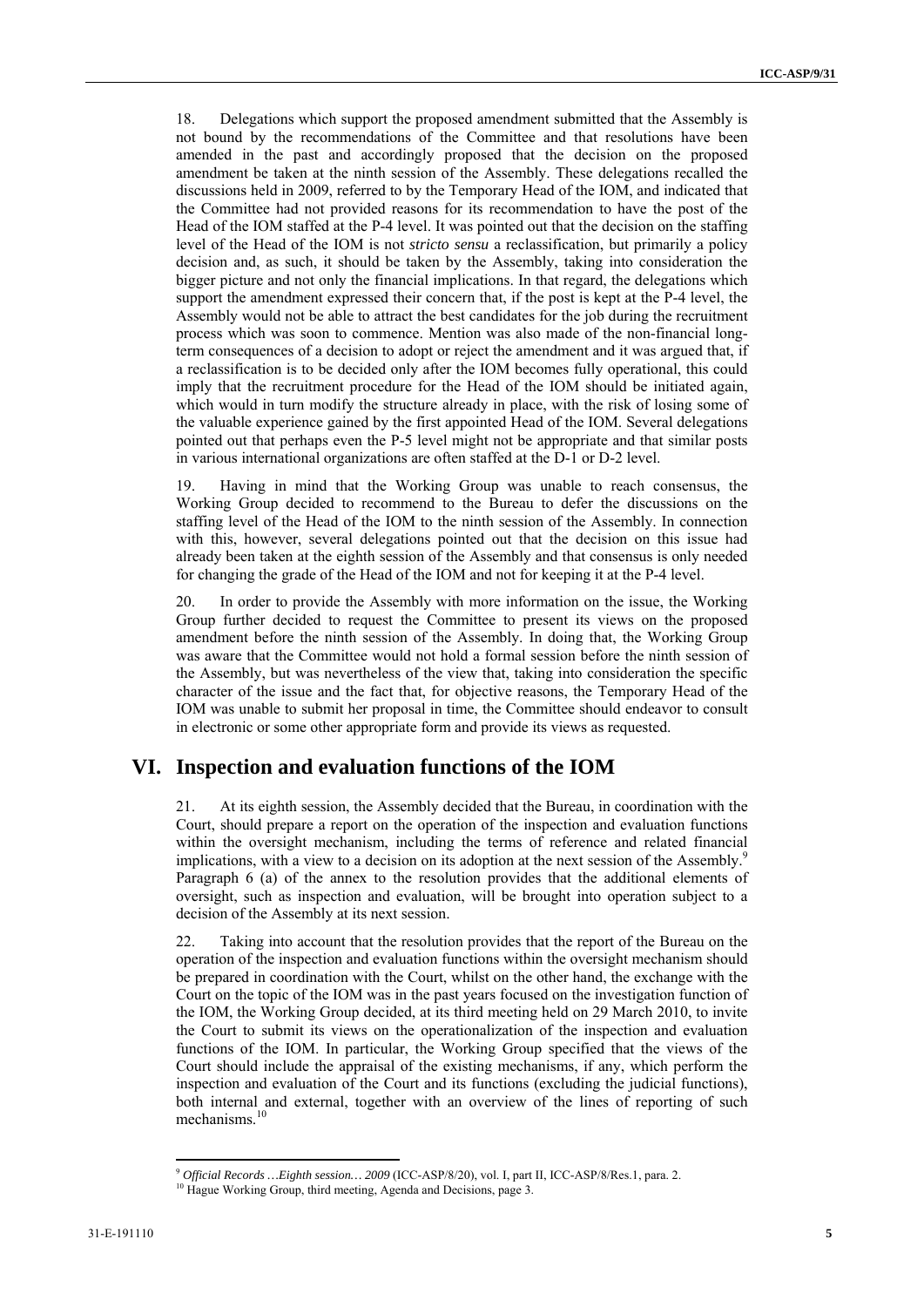23. The Court submitted its views in the paper entitled "Inspection and Evaluation within the Current Oversight Framework of the International Criminal Court", dated 30 June 2010. The analysis of the Court looked into the existing oversight bodies, namely the Office of Internal Audit, the External Auditor, the Audit Committee, the Committee on Budget and Finance and the IOM, their mandate, but also the functions they perform in practice.

24. The Court concluded that "within the current oversight framework, some inspection and evaluation elements already exist in the work of existing oversight bodies, but there is no single entity which is fully undertaking these functions in a coherent and functional manner."<sup>11</sup> Earlier in the paper, while analyzing the work performed by the Committee, the Court said the following: "Whilst its focus is usually on the financial impact of specific decisions or policies, and more generally on good administrative practices, in reviewing these policies, decisions and practices and in making specific recommendations to management thereon, the CBF does touch upon elements that should normally be undertaken by inspection and evaluation functions."12

25. The Court also stated that "when deliberating on the operationalization of the inspection and evaluation functions of the Independent Oversight Mechanism, it is essential to avoid any duplication or cross over of mandates of different oversight bodies, which could give rise to conflicting recommendations and an undue burden on the Court and States Parties, leading to inefficiency and confusion."<sup>13</sup> The Court thus submitted that "should States consider that adding an inspection and evaluation function to the oversight framework of the Court is necessary … these functions be centralized in one body, which is crucial to avoid conflicting recommendations and excessive reporting obligations for the Court."14 Finally, the Court concluded that it "sees benefit in having [inspection and evaluation] functions within the scope of the Independent Oversight Mechanism, which itself is co-located with the Office of Internal Audit and that housing of these oversight functions under a common roof would provide valuable synergies, which have already been exploited in other organizations such as the United Nations, where the OIOS houses all these functions."<sup>15</sup>

26. In addition, the Court explained that its analysis was not "a full study of the assurance mechanisms in the Court and how these interact into a coherent oversight structure for the purposes of risk mitigation and good governance"<sup>16</sup> and suggested that "should the Working Group consider that such a study is necessary, … an independent, external expert be retained for this purpose."

27. The Working Group discussed and welcomed the Court's paper at its fifth meeting, held on 5 July 2010. The Working Group paid particular attention to the Court's suggestion that a further in-depth study of the existing oversight mechanisms might be necessary and requested the Court to enquire from its existing oversight bodies, i.e. the Office of Internal Audit, the External Auditors, the Audit Committee and the Committee on Budget and Finance, whether they would be prepared to undertake an assurance mapping study and if so, the cost of this study.

28. The Court submitted its answer to the request of the Working Group in the paper dated 3 August 2010, entitled "Responses to Hague Working Group query on the Independent Oversight Mechanism". The responses to the query have been received by the Head of the Office of Internal Audit and the Audit Committee. Both bodies supported the idea of the study but informed that they were not able to undertake it.

 $\overline{11}$ 11 Inspection and Evaluation within the Current Oversight Framework of the International Criminal Court, para. 35.

<sup>12</sup> Ibid., para. 28.

<sup>13</sup> Ibid., para. 2.

<sup>14</sup> Ibid., para. 36.

<sup>15</sup> Ibid., para. 37.

<sup>16</sup> Ibid., para. 3.

 $17$  Ibid.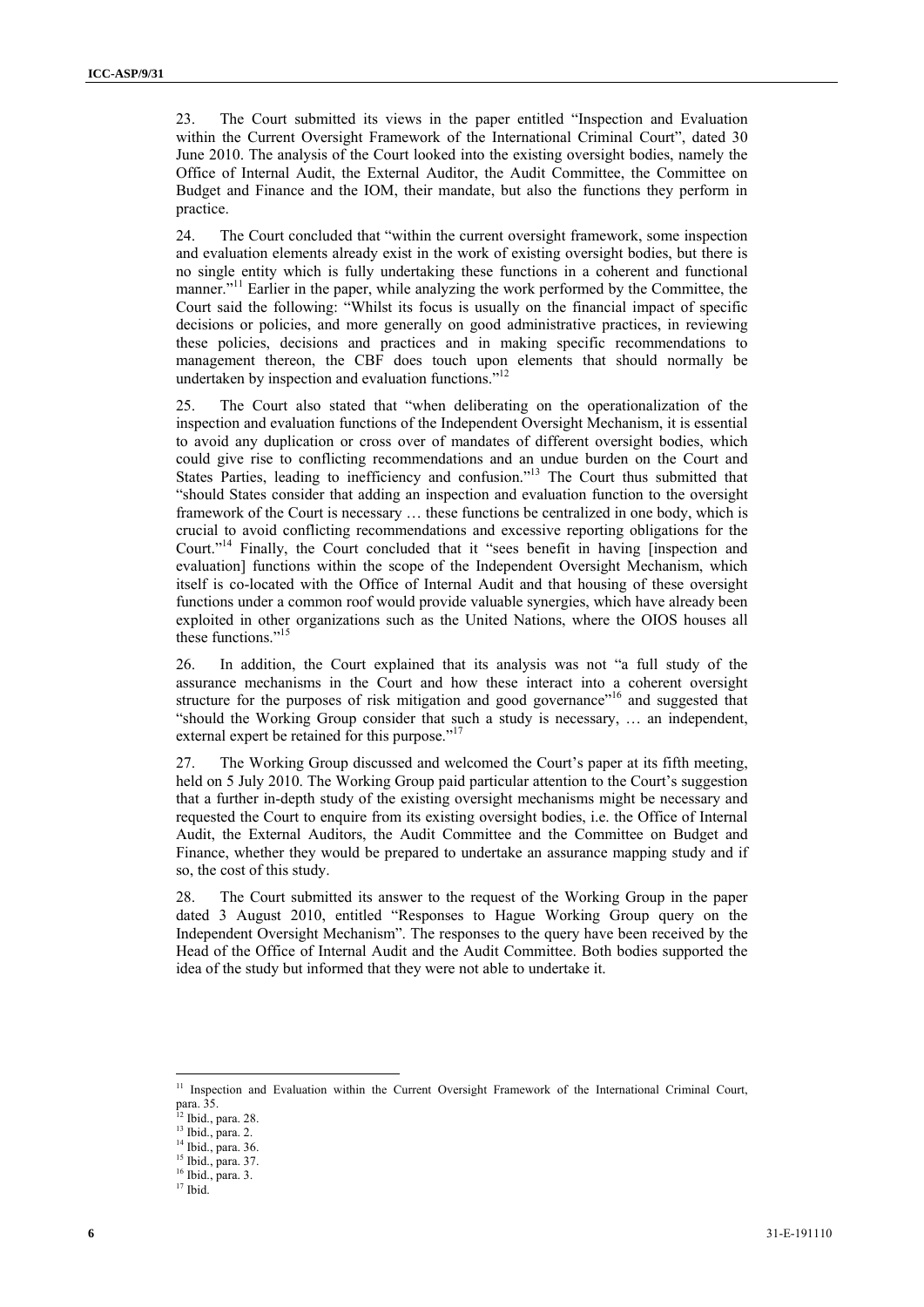29. The Working Group agreed with the views of the Court that the duplication of various oversight bodies should be avoided and, in particular, the duplication with the Committee, as another body created by the Assembly and external to the Court. Accordingly, the Working Group decided to formally request the Committee to give its views on the following questions:

"i) To what extent is evaluation and inspection of the Court, excluding its judicial functions, already covered by the mandate of the Committee? Should the Committee be of the view that it does cover evaluation and inspection, the Committee is requested to illustrate the extent and scope of these functions already performed by the Committee.

ii) What is the Committee's position regarding the relationship between its mandate and work, and the mandate of the IOM as provided in article 112 (4) of the Statute (comprising of investigation, evaluation and inspection)."18

30. The Committee discussed the request of the Working Group at its fifteenth session and concluded the following:

"26. The Committee noted that its own mandate was clear as it had been given the responsibility for "the technical examination of any document submitted to the Assembly that contains financial or budgetary implications or any other matter of a financial, budgetary or administrative nature, as may be entrusted to it by the Assembly of States Parties.

27. In the view of the Committee, its mandate will, by necessity, include some aspects of inspection and evaluation, particularly when evaluating the proposed programme budget of the Court as well as the recommendations of the External and Internal Auditors. For example, members of the Committee had visited field offices to meet with staff, review control procedures for inventory and discuss the use of the resources. That had been very useful when considering budget requests from the Court in relation to reclassifications, capital replacements and other staffing requests.

28. At this point, there would seem to be little scope for overlap with the IOM which was currently staffed to focus on setting up investigation procedures, something that the Committee did not undertake. On the contrary, reports from the IOM on specific cases would be useful inputs to the Committee when considering governance arrangements, management practices and the review of requests for new resources. However the Committee was concerned with the potential for excessive oversight that may cause duplication and consume resources should the inspection and evaluation functions of the IOM be activated.

29. From this perspective, the Committee recommended that fuller consideration be undertaken of all the existing oversight mechanisms for the Court, their respective mandates, areas of activity and their reporting responsibilities, with a view to avoiding unnecessary duplication and potentially unnecessary costs."

31. Having in mind the suggestion of the Court that a further study into the oversight mechanisms might be necessary, as well as the similar recommendation of the Committee and the views expressed by the Head of the Office of Internal Audit and the Audit Committee, the Working Group discussed the idea of commissioning an assurance mapping study at its sixth meeting on 10 September 2010. The Working Group supported the idea of the study, with some delegations arguing that additional time might be needed before the Assembly takes a decision on the operationalization of the inspection and evaluation functions of the IOM.

32. Acting on the request of the facilitator, the Temporary Head of the IOM contacted the OIOS to inquire whether the OIOS could conduct the assurance mapping study. A positive response was received from both the Inspection and Evaluation Division (IED) and the Internal Audit Division (IAD) of the OIOS. However, the IED/OIOS informed that they

<sup>&</sup>lt;sup>18</sup> Hague Working Group, fifth meeting, Agenda and Decisions, annex.<br><sup>19</sup> Report of the Committee on Budget and Finance on the work of its fifteenth session (ICC-ASP/9/15), paras. 26-29 (footnotes omitted).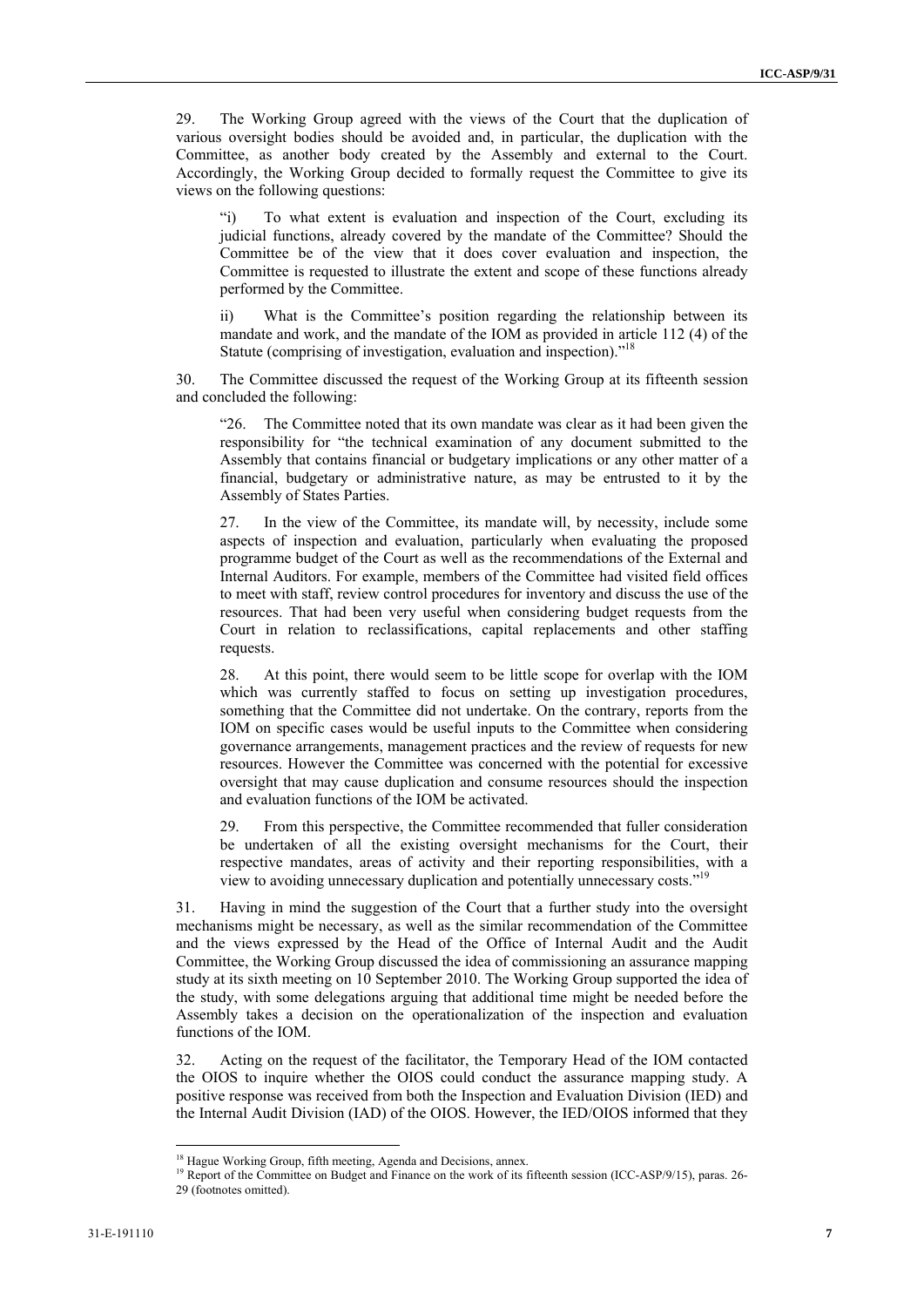had no available capacity until at least mid-2011 and, at the same time, recommended that the study be carried out by the IAD/OIOS, as the body which possesses the requisite expertise for such a study. The IAD/OIOS was ready to carry out the study already in November 2010 and also informed that they would be ready to carry out the study free of charge, except for the daily subsistence allowance (DSA) and the travel costs.

33. The Working Group discussed the "Draft decision of the Bureau to commission the assurance mapping study into the existing oversight mechanism of the Court" in informal consultations and at the eighth meeting of the Working Group on 7 October 2010. While the proposal received a broad support from the Working Group, two delegations objected to the adoption of the draft decision. The concerns of one of the delegations were later met by the compromise language adopted by the Working Group. However, the objections of the other delegation could not be met, since this delegation, among other things, requested that the decision on the commission of the study be deferred to the ninth session of the Assembly.

34. The Working Group, with the exception of the delegation which made the objection, was of the view that the commissioning of the study into the current internal and external oversight mechanisms of the Court was in the function of "preparing a report on the operation of the inspection and evaluation functions within the oversight mechanism", as provided by the resolution<sup>20</sup>, and that, accordingly, the Bureau has the mandate to commission such a study without further authorization from the Assembly. The Working Group was also of the opinion that the IAD/OIOS is an appropriate organ to carry out such a study, that this organ possesses the required expertise and that, as an organ external to the Court and the Assembly, the IAD/OIOS would have the necessary independence. The Working Group further had in mind the possible budgetary implications and underscored that the study would be provided free of charge, except for the travel costs and DSA for the persons carrying out the study, estimated at  $\epsilon$  8,000. Furthermore, having in mind that there were adequate funds in the 2010 budget of the IOM, the study, if performed in 2010, would be budget neutral. On the other hand, if the study were to be performed in 2011, there was a possibility that it would no longer be budget neutral, since there was a risk that the 2011 budget of the IOM might not be sufficient to cover its costs. Finally, the Working Group also had in mind the need for the study to be performed as soon as possible, in order to enable the Working Group to continue discussions on the operationalization of the inspection and evaluation functions of the IOM early in 2011.

35. The Working Group agreed to transmit to the Bureau for consideration the text of a draft decision of the Bureau to commission the assurance mapping study into the existing oversight mechanism of the Court, together with the objections to the draft decision submitted by one delegation. The Bureau adopted the draft decision on 2 November 2010.

# **VII. Operationalization of the investigative function of the IOM – drafting of regulations for the IOM and amendments to the existing legal instruments of the Court**

36. The resolution provides that the IOM will develop all its functions, regulations, rules, protocols and procedures and submit them to the Assembly for approval.<sup>21</sup> It also envisages the possibility that the current Rules of Procedure and Evidence, Staff Regulations, Staff Rules and Regulations of the Court, insofar as they relate to the disciplinary regime of the Court, be amended (if required)<sup>22</sup> and sets up the basis on which the amendments should be made.<sup>23</sup> In particular, the resolution recommends that the relevant provisions of the Rules of Procedure and Evidence and the Regulations of the Court be amended to remove the investigative function of elected officials from the judges and to transfer it to the IOM,  $24$  whilst preserving the judges' adjudicator functions over these matters.

 $20$  ICC-ASP/8/Res.1, para. 2.

 $^{21}$  Ibid., annex, para. 3.

<sup>22</sup> Ibid., para. 4.

<sup>23</sup> Ibid., paras. 7-12.

 $24$  Ibid., para. 6 (e).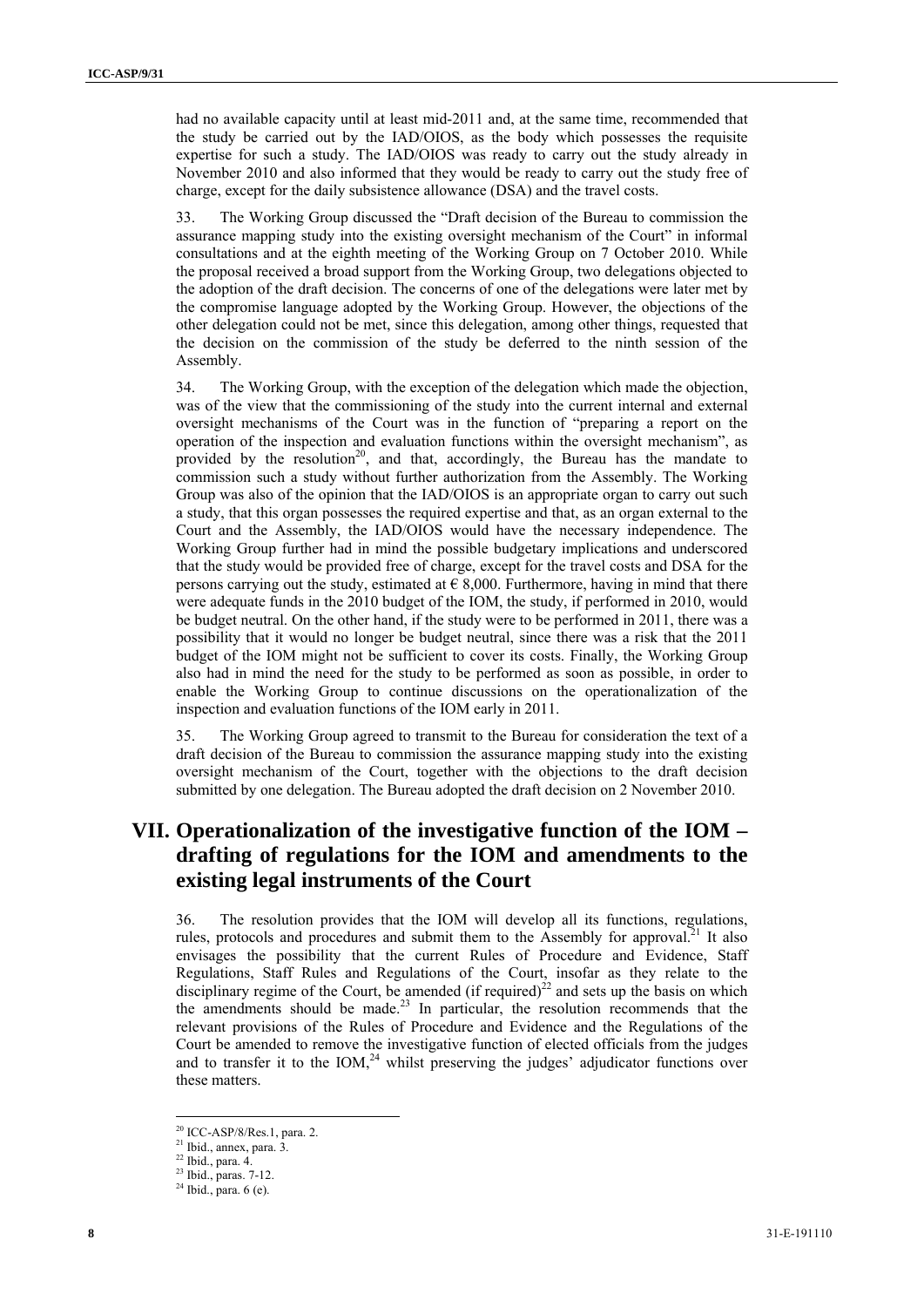37. Upon taking up the office, the Temporary Head of the IOM started her work on the new rules and regulations needed for the operationalization of the IOM and commenced consultations with the Court on the amendments to the existing legal instruments. In general, it is possible to identify three categories of instruments that need to be adopted or amended in order for the IOM to become fully operational – a) amendments to the existing legal instruments of the Court; b) IOM Operational Mandate; and c) IOM Manual of Procedures.

#### **1. Amendments to the existing legal instruments of the Court**

38. The Temporary Head of the IOM identified that, in order for the IOM to become operational with respect to the elected officials, rule 26 of the Rules of Procedure and Evidence and chapter 8 of the Regulations of the Court need to be amended to ensure that the IOM will undertake the investigative functions into complaints of misconduct against elected officials. With respect to contractors, the Standard Terms and Conditions of Contractors/Consultants require minor amendments to ensure that contractors/consultants comply with duly authorized investigations by the IOM, together with additional requirements to reflect zero-tolerance of sexual exploitation and abuse by those individuals engaged by the Court. Finally, the Temporary Head of the IOM also suggested the change to the Staff Regulations and Rules to reflect the requirement that staff cooperate with the IOM duly authorized investigations.<sup>25</sup>

39. The Temporary Head of the IOM informed the Working Group that she had already commenced discussions with relevant Court personnel about these issues through the Inter-Organ Legal Working Group. However, the consultation process and the procedure for the consideration and submission of the amendments would take time and the amendments thus could not be ready for the ninth session of the Assembly. It is recommended that the Working Group invite the Temporary Head of the IOM and the Court to continue the consultations with a view of submitting all the necessary amendments to the tenth session of the Assembly.

#### **2. IOM Operational Mandate**

40. The Temporary Head of the IOM submitted for the consideration of the Working Group a draft document entitled "IOM Operational Mandate", dated 31 August 2010. The document was also sent to the Court for comments. The IOM Operational Mandate incorporates the broad charter of the IOM, including its scope, functions, accountability through internal and external reporting avenues, authority to access persons and information, notification to national authorities for possible criminal activity, whistleblower protection through confidentiality obligations and its operational independence. Although this document is by itself not entirely sufficient for the full operationalization of the investigative function of the IOM, it is intended to serve as the basis for the future work of the IOM, as well as for the further operationalization of the IOM to be undertaken in 2011. In particular, the IOM Operational Mandate is intended to serve as a foundation from which the IOM Manual of Procedures shall be drafted and submitted to the Assembly for approval at its tenth session. Therefore, the approval of the IOM Operational Mandate at the ninth session of the Assembly is necessary in order to begin work on the IOM Manual of Procedures.

41. The draft IOM Operational Mandate, in its original form and subsequent revised versions, was discussed in several meetings and it was generally well received by the Working Group.

<sup>&</sup>lt;sup>25</sup> Temporary Head of the IOM Update Status, 19 October 2010.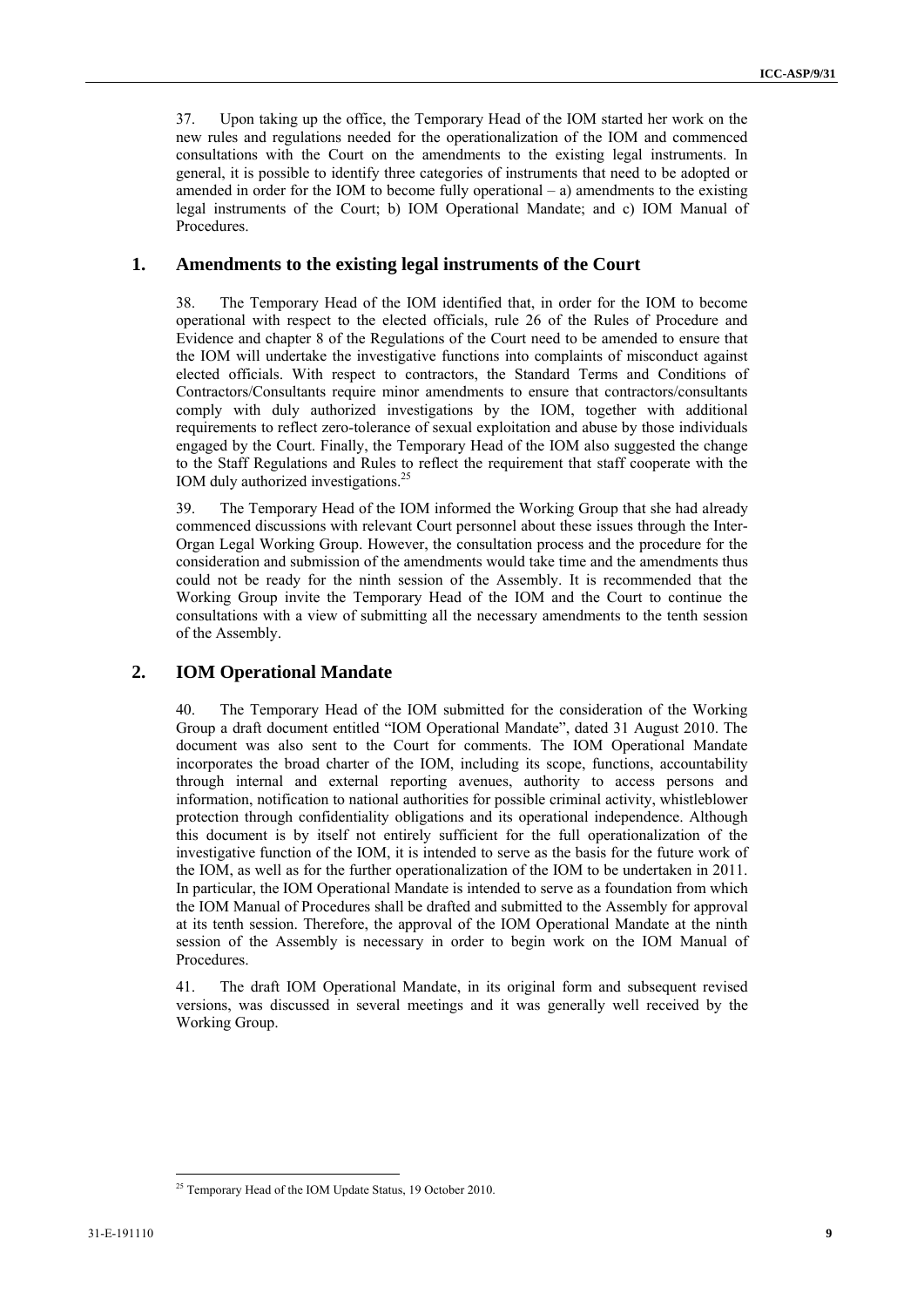42. While no delegation submitted amendments or written comments on the text of the draft IOM Operational Mandate, written comments have been received from the Court. These comments incorporated the Court-wide comments and the specific comments from the Office of the Prosecutor ("the OTP"). The Temporary Head of the IOM accepted most of the Court-wide comments and amendment suggestions and they have been included in the draft IOM Operational Mandate. At the meeting held on 5 October, the Registry, also on behalf of the Presidency, informed that they were satisfied with the changes made in response to the Court-wide comments.

43. The comments of the OTP, on the other hand, were of a more general nature as they related to the *proprio motu* powers of the IOM and the relation of these powers with article 42 of the Rome Statute.

44. The OTP argued that article 42 establishes that "The Office of the Prosecutor shall act independently as a separate organ of the Court", which means that it is not just the Prosecutor who is independent, but the entire office.  $^{26}$  According to the OTP, the last sentence of article 42 (1), which reads that "A member of the Office shall not seek or act on instructions from any external source" visibly indicates that the only person that can instruct staff of the OTP is the Prosecutor. Accordingly, the OTP was of the view that, as a consequence of this article, a member of its staff could not be obliged to cooperate with an IOM investigation without the Prosecutor's consent. The OTP also argued that the Rome Statute expressly establishes in article 42, paragraph 2, that the Prosecutor, as Head of the Office, has "full authority over the management and administration of the Office, including the staff, facilities and other resources thereof". These words, in the view of the OTP, clearly reflect the intention by the drafters to ensure full and unfettered administrative independence of the Prosecutor.

45. The OTP further argued that the resolutions of the Assembly must be read consistently with the Rome Statute and Rules of Procedure and Evidence, which, in the event of a tension between the two, would prevail by virtue of the principles of applicable law. This, according to the OTP, means that all functions attributable to the IOM should be in harmony with the provisions of the Statute and that, consequently, its creation would be expected not to interfere with or infringe upon the Prosecutor's independence pursuant to article 42. Accordingly, the OTP was of the view that for the mandate of the IOM to be fully in agreement with the Rome Statute, it would be necessary that the IOM investigation on the OTP staff be carried out either at the request of the Prosecutor or with his prior agreement.

46. As the way forward, the OTP proposed that the IOM, before initiating any *proprio motu* investigations, consult with, and request the agreement of, the Prosecutor, similar to the approach foreseen in article 15 of the Rome Statute for the initiation of the investigations into the crimes within the jurisdiction of the Court. According to the OTP, this type of procedure would not mean that the investigation would no longer be *proprio motu*, since it would, in fact, still be initiated by the IOM. In the event of the IOM being of the view that the Prosecutor's agreement has been refused unreasonably or without justification, it could *proprio motu* (and without prior consultation with the OTP) investigate whether the Prosecutor's refusal would constitute misconduct under article 46 of the Rome Statute. As an alternative procedure, the Prosecutor would be required to conduct an investigation and submit a report to the IOM. Should the IOM not be satisfied with the investigation or outcomes, the IOM could refer back to the Prosecutor with queries. If the matter were not resolved to the satisfaction of the IOM, the IOM would be at liberty to investigate the Prosecutor for failing to properly address/investigate the matter.

47. The OTP further gave practical examples that, in their view, demonstrate the need for prior agreement of the Prosecutor, such as: a) the possibility that a Court-opposing State or a defence team may try to discredit the OTP staff, for example by spreading information that staff has been involved in taking or paying bribes; b) a staff member being falsely accused of using an intermediary to collect false testimony from witnesses; c) a possible request of the IOM to the OTP to provide confidential information, the disclosure whereof

 $\overline{a}$ <sup>26</sup> Comments of the OTP described in paras. 44-47 are taken from the paper of 30 September 2010, entitled "Court's Comments on the IOM Operational Mandate", part entitled "OTP Specific Comments Questions for Clarification and Suggestions".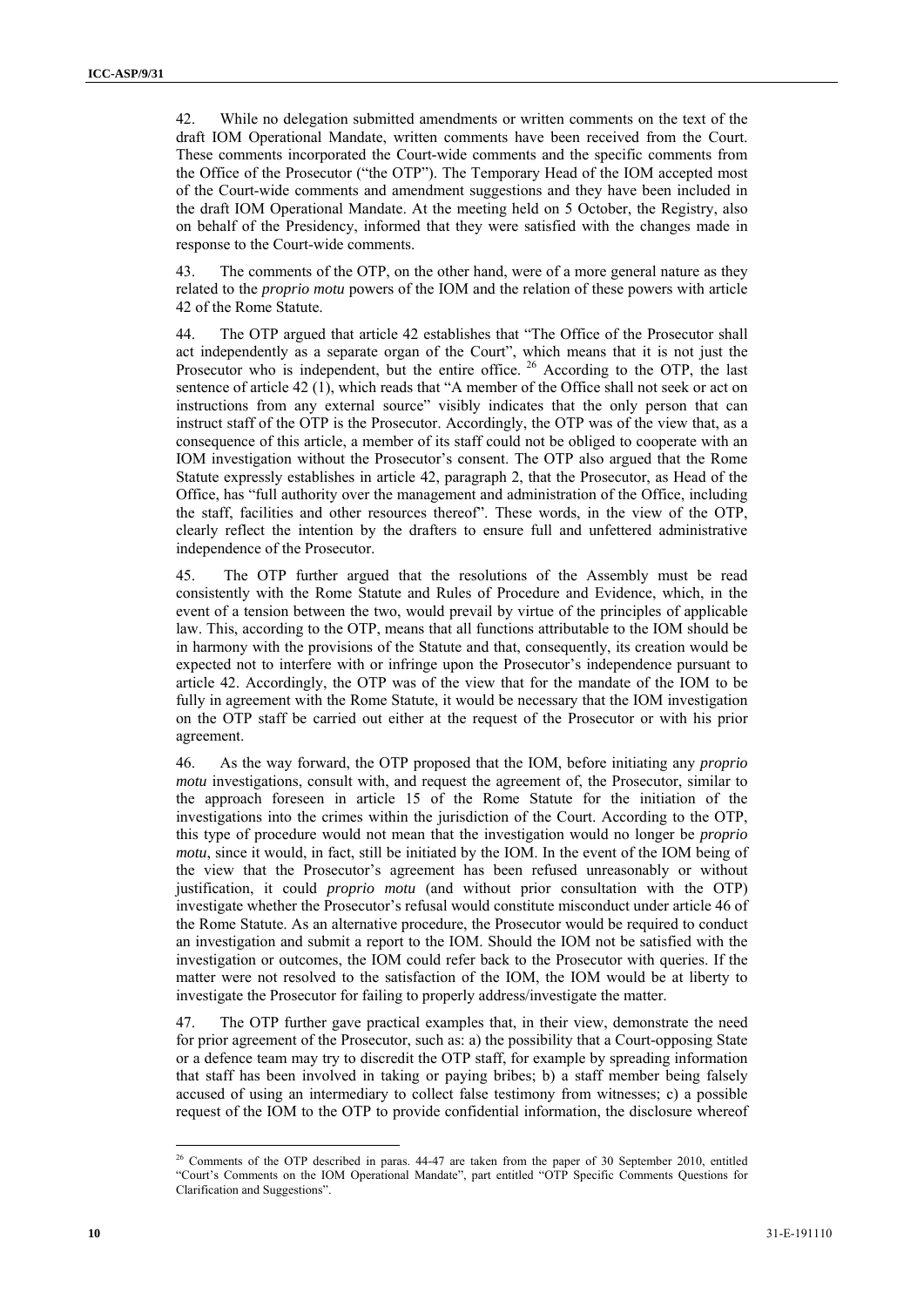may prejudice further or ongoing investigations or create risks for persons in contact with the OTP, or information received under a promise of non-disclosure of provider pursuant to article 54, paragraph 3 (e), of the Rome Statute, which without provider consent the OTP could not disclose to anyone, not even to the judges. The OTP argued that, in all these cases, the initiation of the IOM investigation without the agreement of the Prosecutor may have negative impact on the ongoing investigations into the crimes within the jurisdiction of the Court. Furthermore, the OTP argued that the IOM investigations, even if justified, may impact the proper conduct of the OTP operations by affecting the performance of the OTP staff or impacting on protection issues for persons at risk, such as staff, victims and witness, intermediaries or other third parties.

48. In her response to the comments of the  $\text{OTP}^{27}$ , the Temporary Head of the IOM stated that the activities of the IOM, amongst other things, seek to provide a dedicated investigatory capacity for the Prosecutor and other Organ Heads, to utilize as part of a preliminary fact-finding role within the disciplinary mechanism of the Court. The resolution provides that the IOM would work within the disciplinary structures of the Court and, accordingly, the investigation reports generated by the IOM with adverse findings against the OTP staff would be transmitted to the Prosecutor for his consideration and ultimate disposition of the matter. In the opinion of the Temporary Head of the IOM, this does not in any way infringe upon the authority and independence of the Prosecutor and therefore does not in any way contradict the terms of article 42, paragraph 2, of the Rome Statute.

49. With respect to the proposal of the OTP that any investigation of the OTP staff be authorized by the Prosecutor, the Temporary Head of the IOM submitted that allowing the Prosecutor a right of veto on the *proprio motu* powers of the IOM would completely diminish the impact of these powers and clearly impede the independence of the IOM to carry out its mandate as envisaged by the resolution, for which all organs of the Court were consulted before its adoption. In the opinion of the Temporary Head of the IOM, to ensure the integrity of the Court, and to demonstrate that there is the requisite level of independence and accountability, investigations, particularly regarding possible investigatory or prosecutorial misconduct, cannot be undertaken internally by the OTP. Further, the Temporary Head submitted that to permit the Prosecutor to have any right of veto of an investigation within his own office would be contrary to the best interests of the OTP and the Court because of the real and perceived conflict of interest.

50. In connection to some particular concerns of the OTP with regard to the confidentiality of the OTP investigations and the possible impact of frivolous and malicious complaints regarding current and ongoing investigations, the Temporary Head of the IOM recognized the unique position of the OTP and the risks that may arise. However, she proposed the introduction of procedural safeguards regarding the use of *proprio motu* powers by the IOM.

51. These procedural safeguards, originally intended to be included in the IOM Manual of Procedures, were later incorporated into the draft IOM Operational Mandate and they include: a) the obligation of the IOM to notify the respective Organ Head prior to the initiation of the case to provide their views on the information obtained and any matters of factual relevance, which shall be carefully considered by the Head of the IOM; and b) if a case is initiated, the obligation of the IOM to provide to the respective Organ Head further opportunity to comment upon the investigation report compiled by the independent oversight mechanism prior to the findings being finalized to ensure all factual matters have been obtained and considered and the obligation of the IOM to attach any comments received as an annex to the investigation report. Other safeguards, concerning intermediaries, access to confidential information and operational activities of the OTP, have also been included in the draft IOM Operational Mandate.

<sup>&</sup>lt;sup>27</sup> Comments of the Temporary Head of the IOM described in paras. 48-50 are taken from the paper of 30 September 2010, entitled "IOM response to Court's Comments on the IOM Operational Mandate".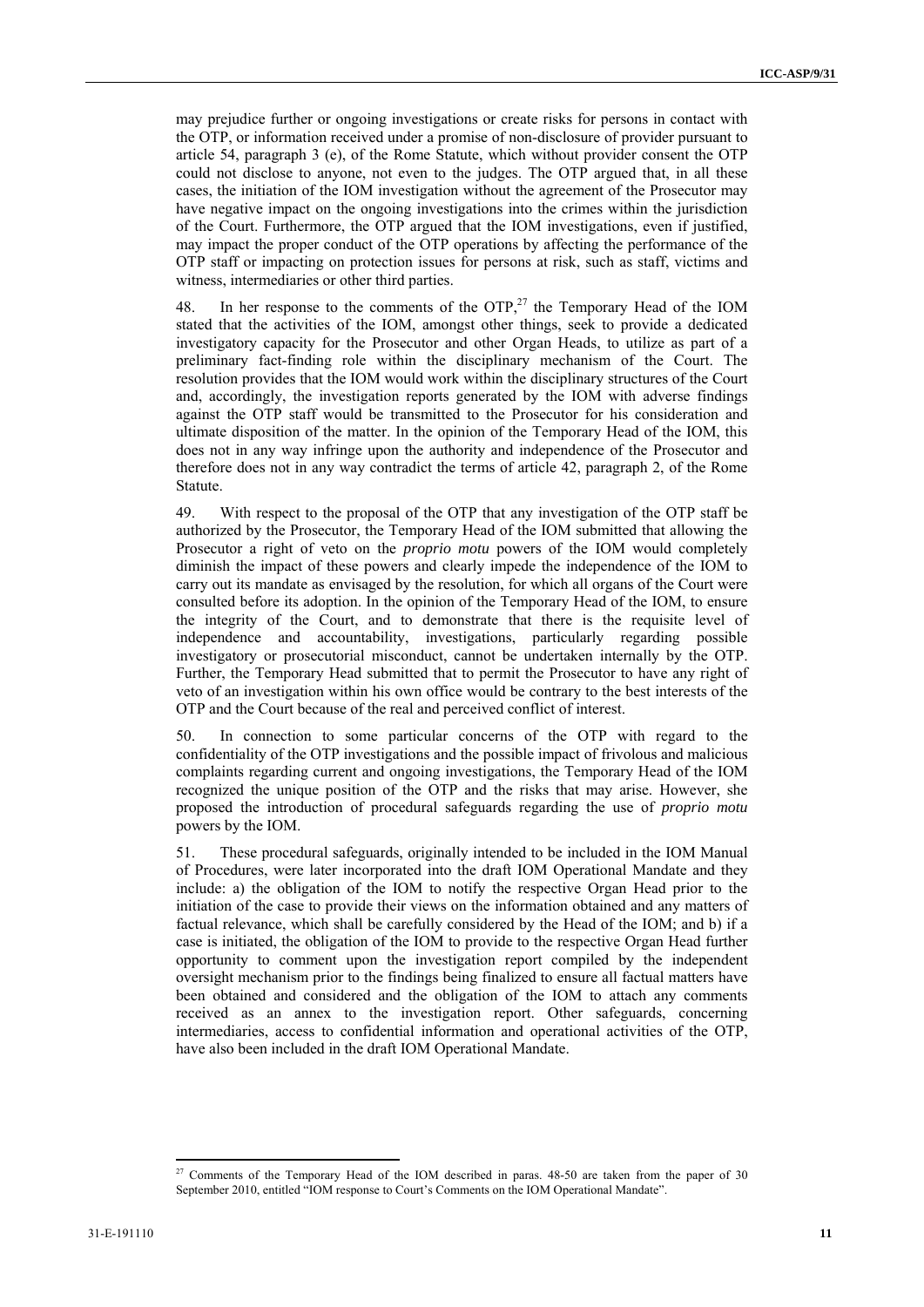52. The Working Group discussed the comments of the OTP at the informal consultations held on 5 and 19 October 2010. The Working Group recognized legitimate concerns of the OTP that the IOM investigations may have some unwanted effects on the OTP investigations. However, the Working Group, with the exception of one delegation, was of the opinion that these concerns were sufficiently addressed with the procedural safeguards proposed by the Temporary Head of the IOM, especially after the inclusion of the safeguards in the draft IOM Operational Mandate.

53. The Working Group also discussed the OTP comments in connection to article 42 of the Rome Statute and the independence it granted to the OTP and the Prosecutor. While recognizing that resolutions adopted by the Assembly must be in accordance with the Rome Statute, the Working Group, with the exception of one delegation, was not convinced that the resolution establishing the IOM or the IOM Operational Mandate infringed upon the independence of the Prosecutor or his office. In that regard, a reference was made to article 112, paragraph 4, of the Rome Statute, which provides that "the Assembly may establish such subsidiary bodies as may be necessary, including an independent oversight mechanism for inspection, evaluation and investigation of the Court, in order to enhance its efficiency and economy", and to article 34 which identifies the OTP as one of the organs of the Court. Accordingly, it was argued that article 42 provides for the independence of the Prosecutor and his office with respect to the other organs of the Court, but not for the independence of the OTP with respect to the Assembly, especially not in administrative matters. In connection to this, a point was also made that the interpretation of the Rome Statute is primarily the task for the States, since it was the States who adopted the Rome Statute.

54. The Working Group further emphasized the importance of the existence of the *proprio motu* powers for the IOM as a guarantee of the independence of that office. The point was also made that the *proprio motu* powers are essential as a strong deterrent for possible misconduct, even if those powers are never used in practice. It was also stated that the analogy with article 15 of the Rome Statute is inappropriate, since the investigations of the OTP deal with most serious crimes known to mankind, while the investigations of the IOM deal with the administrative misconduct.

55. Following the informal consultations of 19 October 2010, the OTP submitted on 22 October 2010 its further comments which consisted of a cover page and a document entitled "OTP Proposed Operational Mandate". The cover page reiterated some of the main concerns of the OTP, in particular with respect to article 42 of the Rome Statute, while the "OTP Proposed Operational Mandate" consisted of number of drafting amendments to the draft IOM Operational Mandate as proposed by the Temporary Head of the IOM. With these amendments, the OTP put in a concrete form its previously expressed concerns and the request that the initiation of the IOM investigation be made dependent on the prior authorization of the Prosecutor. The OTP also proposed that, if the Prosecutor refuses to authorize the investigation and the IOM insists on conducting the investigation, the matter be referred to the Assembly for consideration. According to the OTP, if this approach were to be adopted, the IOM would still have the necessary independence while respecting the full authority of the Prosecutor over the OTP staff, as provided for in the Rome Statute, and the oversight role of the Assembly would be ensured.

56. The amendments proposed by the OTP on 22 October 2010 were not limited to the Prosecutor and the requirement for prior authorization by respective Organ Heads was envisaged for all IOM investigations into the staff of the OTP, as well as of the other organs of the Court. On 25 October 2010, the comments of the President of the Court and the Registrar concerning the OTP Proposed Operational Mandate were circulated to the Working Group. The document reads as follows:

"The President and the Registrar have noted the suggested amendments to the IOM mandate proposed by the Office of the Prosecutor. The President and the Registrar were not consulted on the proposed amendments and confirm that they dissociate themselves from the amendments. In particular, the President and the Registrar confirm that they do not need to be consulted before initiation of investigations for misconduct of judges and staff."28

<sup>&</sup>lt;sup>28</sup> Comments of the President of the Court and the Registrar on the proposed OTP amendments to the IOM Operation Mandate, dated 22 October 2010.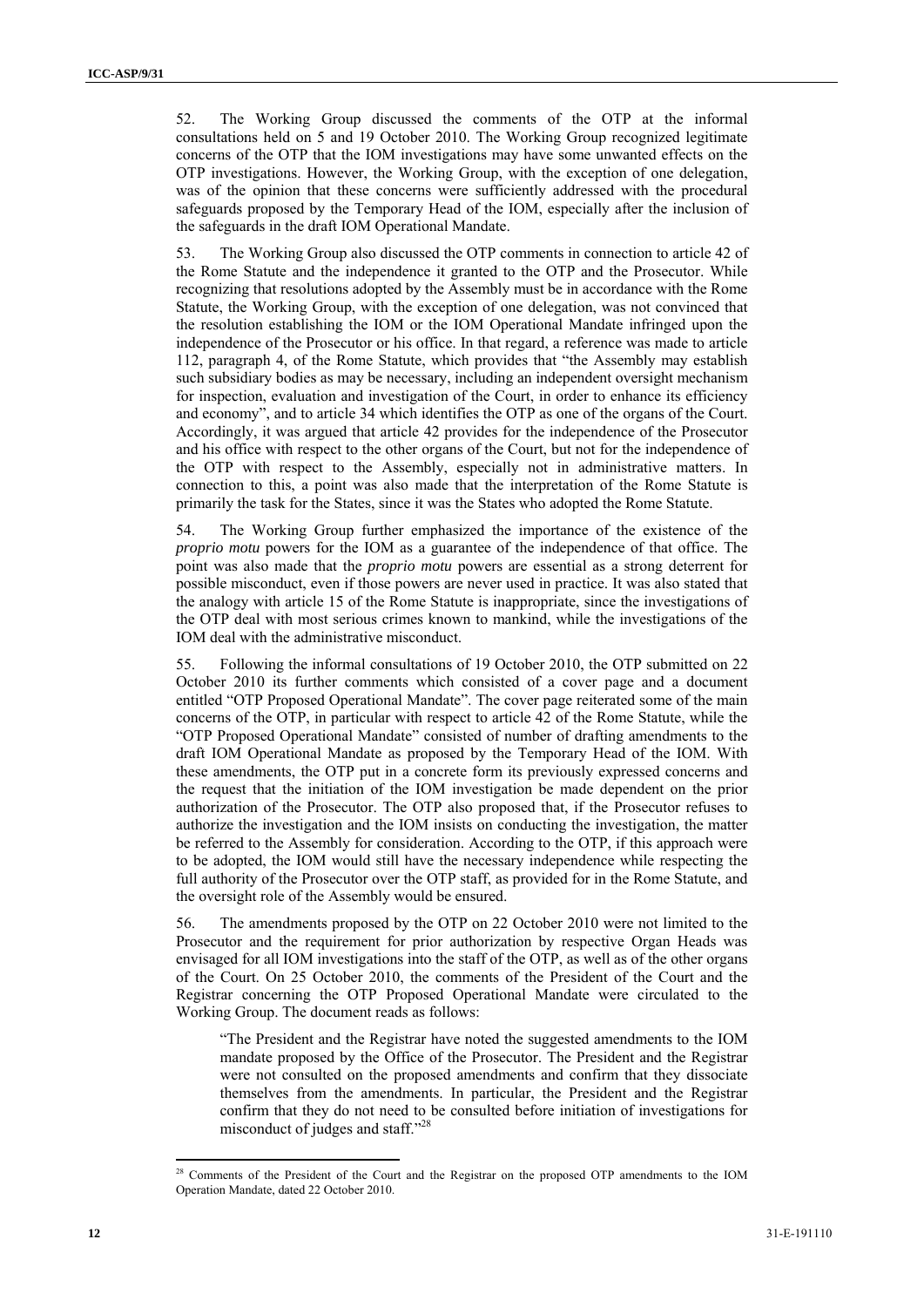57. The Temporary Head of the IOM also responded to the OTP Proposed Operational Mandate.<sup>29</sup> In this response, the Temporary Head stated that the OTP's amendments regarding how the IOM should undertake its activities are not in line with the mandate that was approved for the IOM by the Assembly and that most of the suggestions do not offer anything new or different from the OTP position expressed in their previous papers. She concluded that the amendments simply develop the right of veto of the Prosecutor and thus cannot be supported. In particular, addressing the OTP proposal that, in case of a disagreement between the Prosecutor and the IOM on the initiation of an investigation, the IOM has an "appeal" right to the Assembly, the Temporary Head stated that this proposal is problematic for many reasons, including confidentiality breaches, the contravention of staff members' due process rights and States Parties engagement in an independent investigation which is counter-productive to all stakeholders. She emphasized that the operational independence of the IOM is based on the notion that it cannot take instructions from any entity or person regarding case initiation or its work programme, which also includes the Assembly. The Temporary Head, however, did accept a few minor amendments proposed by the OTP and included these amendments in the 25 October 2010 version of the draft IOM Operational Mandate.

58. The Working Group discussed the OTP Proposed Operational Mandate at the informal consultations held on 26 October 2010. Requested to clarify its proposal in the view of the position of the President of the Court and the Registrar, the OTP explained that there was a slight misunderstanding with the other organs of the Court, since the OTP thought that the other organs wanted the same treatment as the OTP. The OTP further stated that their position with regard to *proprio motu* investigations into the OTP staff had a legal basis in the Rome Statute. They had thought that for policy reasons it was better to have one system for all organs of the Court but, if the other organs did not want to have the right to consent to the IOM investigations, that would be their prerogative and the OTP did not attempt to speak for them.

59. In the discussions that followed, the Working Group, with the exception of one delegation, was of the view that the proposal of the OTP did not bring anything particularly new to the discussions, but simply specified the position already expressed by the OTP. The large majority of the Working Group was thus of the view that there was no need for further and detailed discussion of the OTP proposal. The delegations took note of the position of the President of the Court and the Registrar, who disassociated themselves from the OTP proposal and stated that they did not need to be consulted before the initiation of an investigation. In that regard, it was stated that accepting the amendments only with respect to the staff of the OTP would create a dual regime within the IOM – one for the staff of the OTP and another for the rest of the staff of the Court, which would not be acceptable and was clearly not an intention envisaged either by article 112 of the Rome Statute or the resolution which established the IOM.

60. Most delegations emphasized that the crucial issue is that of independence – on the one hand the independence of the Prosecutor and on the other the independence of the IOM. These delegations expressed their continuing support for the independence of the Prosecutor in accordance with the Rome Statute but, at the same time, explained that they do not see that the IOM Operational Mandate, as proposed by the Temporary Head of the IOM, infringes on that independence. It was also pointed out that the proposal of the OTP – to have the Assembly decide on a disagreement between the IOM and the Prosecutor on the initiation of an investigation – would actually infringe on the independence of both the Prosecutor and the IOM. In that sense, it was argued that the IOM was created to enable that the oversight of the Court, as envisaged by article 112, paragraph 4, of the Rome Statute, is performed by a body independent from the Assembly and that this solution only reinforces the independence of the Court and its organs. A point was also made that the interpretation of the Rome Statute lies in the hands of the Court and that the Court has expressed its position through the comments submitted by the President of the Court and the Registrar, who did not accept the proposal of the OTP. It was further argued that the proposal of the OTP that the Assembly take the final decision on the initiation of an IOM investigation would be problematic because it would affect the confidentiality of both the

<sup>29</sup> IOM Response to OTP Mandate Proposals, 25 October 2010.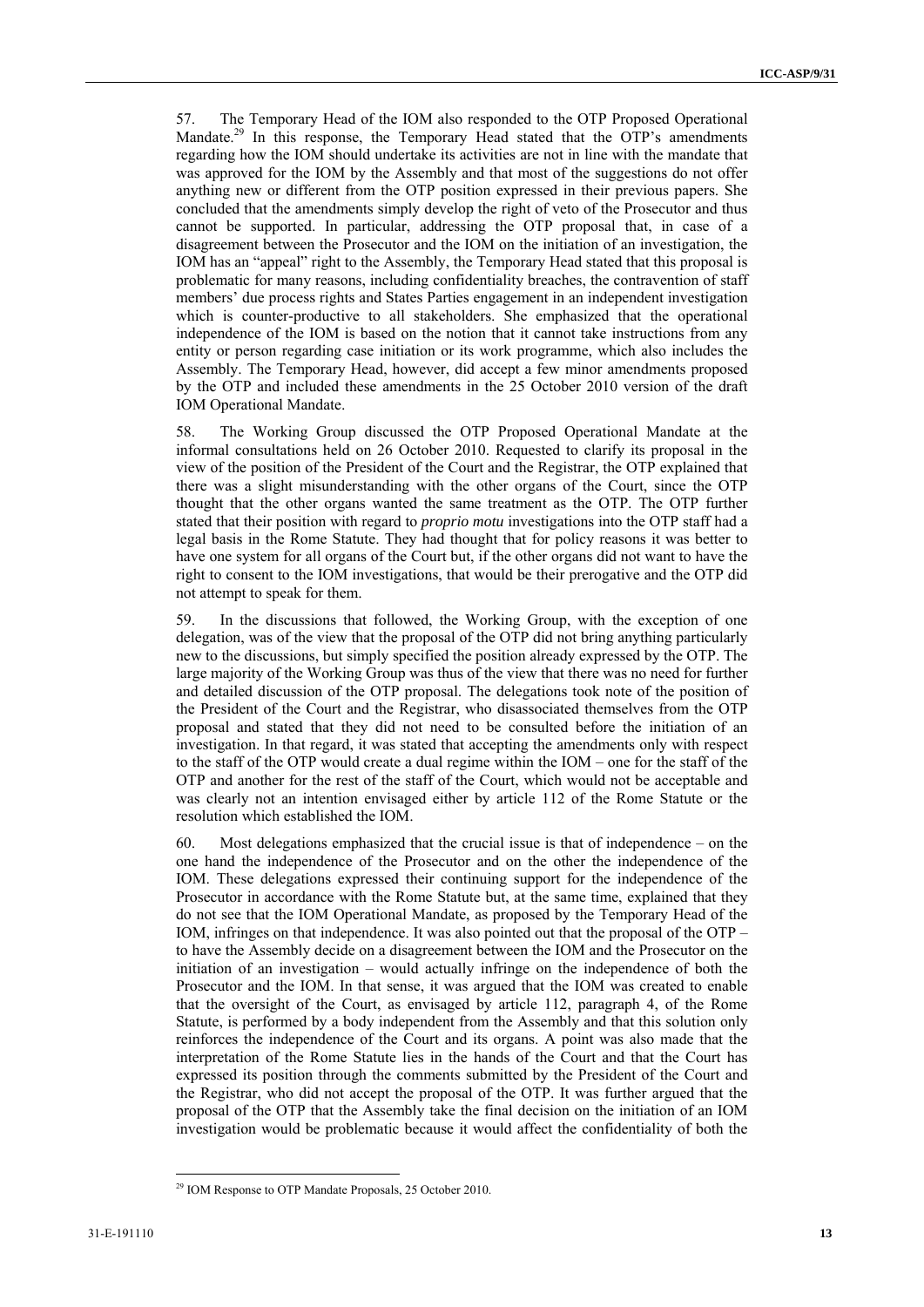IOM and the OTP investigations, while the regime proposed by the Temporary Head of the IOM provides all necessary guarantees that the process would remain confidential.

61. Concerning the independence of the IOM, the delegations emphasized its importance and pointed out that the inclusion of the right of veto of the Prosecutor would deprive the IOM of its independence and make the IOM subservient to the OTP, which is why it could not be accepted. It was further stated that the acceptance of the OTP proposal would deprive the IOM of its purpose and that States would no longer be interested in maintaining the IOM without the crucial feature of operational independence as part of its mandate.

62. Taking all the above into consideration, the Working Group, with the exception of one delegation, was of the view that the matter had been sufficiently discussed and proposed that the Working Group forward the draft IOM Operational Mandate, as proposed by the Temporary Head of the IOM, to the Bureau as a part of the resolution on the IOM to be adopted at the ninth session of the Assembly. One delegation was of a different view and it proposed that the discussions continue until a solution satisfactory for all parties was reached. This delegation also indicated that, if a decision on the IOM Operational Mandate had to be taken at the ninth session of the Assembly, they would be ready to support the proposal of the OTP, since this proposal adequately addressed the concerns of the OTP that the IOM investigations may have adverse effect on the OTP investigations.

63. Accordingly, the Working Group, with the exception of one delegation, decided to recommend to the Bureau that the draft IOM Operational Mandate, in the version submitted by the Temporary Head of the IOM on 25 October 2010, be submitted to the Assembly for consideration and adoption at its ninth session. The draft IOM Operational Mandate is contained as a part of the resolution annexed to this report. The Working Group, by consensus, decided that the comments of the OTP,<sup>30</sup> the comments of the President of the Court and the Registrar to the "OTP Proposed Operational Mandate" and the comments of the Temporary Head of the  $IOM<sup>31</sup>$  be compiled in an informal paper which would be available on the Assembly's extranet and emailed to the States. This compilation should also include the Temporary Head of the IOM proposal for the amendment of Major Programme VII-5 of the 2011 programme budget.

#### **3. IOM Manual of Procedures**

64. Apart from the Operational Mandate and the amendments of the existing legal instruments of the Court, full operationalization of the investigative function of the IOM requires the adoption of the Manual of Procedures that would further develop the provisions of the Operational Mandate. As explained by the Temporary Head of the IOM, this document would not be a piece of legislation like the Rules of Procedure and Evidence or the Regulations of the Court, but rather a practical guide that explains how the IOM would undertake its investigations and allow the Court personnel to have an understanding of the IOM activities. This document would seek to reflect best practices when conducting administrative fact-finding investigations, whilst recognizing the ongoing development of the jurisprudence of the International Labour Organization Administrative Tribunal regarding investigative practices. As such, the Manual of Procedures should remain a living document, which would no doubt require periodic revision of its terms.

65. Nevertheless, since the resolution provides that all of the functions, regulations, rules, protocols and procedures of the IOM shall be submitted to the Assembly for approval, the Manual of Procedures is also to be approved by the Assembly. Since taking up the office, the Temporary Head of the IOM started preparing a manual similar to the one applied by the OIOS, with a goal of submitting it to the Assembly at its ninth session.

<sup>&</sup>lt;sup>30</sup> The OTP comments consist of the following documents: 1) Document dated 4 October 2010 entitled "A mandate for the ICC's Independent Oversight Mechanism: Considerations from the Office of the Prosecutor, 2) Document dated 13 October 2010 entitled "OTP Position on the document "Procedural Safeguards for Proprio Motu powers"", 3) OTP cover text and the tracked version of the "OTP Proposed Operational Mandate", both dated 22 October 2010.<br> $\frac{31 \text{ The arc}}{20 \text{ cm}}$ 

<sup>31</sup> The comments of the Temporary Head of the IOM consist of the following documents: 1) Document dated 15 October 2010 entitled "IOM response to OTP Position on the document "Procedural Safeguards for Proprio Motu powers"", 2) Document dated 25 October 2010 entitled "Draft operational mandate for the independent oversight mechanism: IOM response to the OTP proposed operational mandate of 22 October 2010".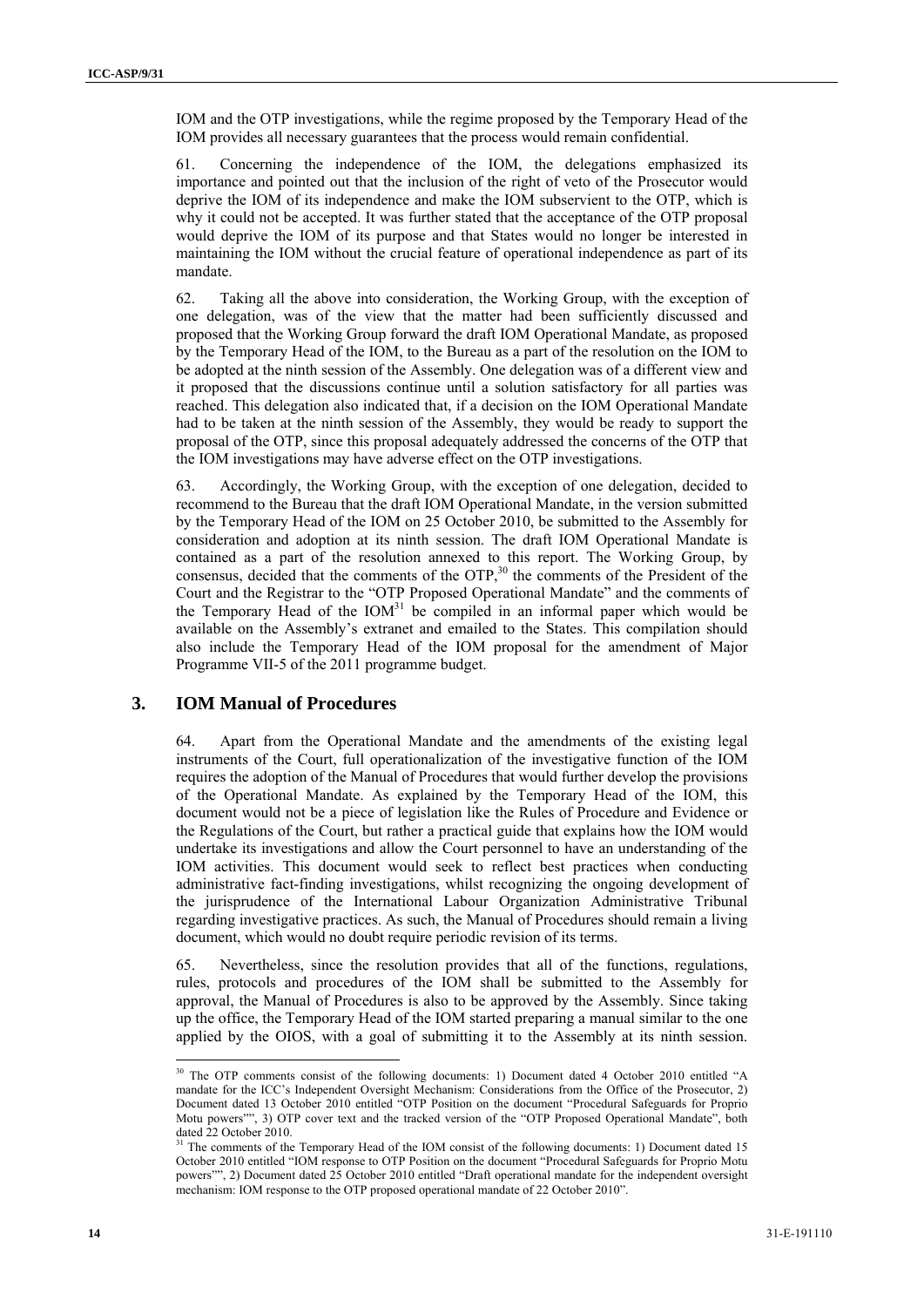However, she later informed the Working Group that the manual would not be ready before the ninth session of the Assembly, since there was not sufficient time to consult all relevant parties, in particular different organs of the Court. Additionally, since the Manual of Procedures should be based on the Operational Mandate, the ongoing dispute concerning the Operational Mandate needed to be resolved before the Manual of Procedures was further developed.

66. The Temporary Head of the IOM informed the Working Group that the Manual of Procedures would be ready for submission to the tenth session of the Assembly.

## **VIII. Possible extension of the mandate of the Temporary Head of the IOM**

67. Concerning the length of the secondment of the Temporary Head of the IOM from the OIOS, the resolution provides that "The Registrar shall, for an initial period of one year, enter into a memorandum of understanding with the United Nations Office of Internal Oversight Services to provide support services on a cost recovery basis for the operationalization of the oversight mechanism. Any subsequent renewal would be subject to a decision of the Assembly of States Parties".<sup>32</sup> In accordance with this provision, the Temporary Head of the IOM was appointed for a period of one year and, since she assumed her duty on 19 July 2010, this means that the secondment will expire on 18 July 2011.

68. During the discussions in the Working Group, it was pointed out that a case may arise in the course of 2011 that the mandate of the Temporary Head of the IOM needs to be extended if, during the recruitment procedure, the Selection Panel was unable to find a suitable candidate for the Head of the IOM or if the candidate(s) proposed by the Selection Panel was found unsuitable by the Bureau and there was not sufficient time to complete the new recruitment procedure. Having in mind that the resolution clearly provided that any decision on the renewal of the Temporary Head's mandate had to be taken by the Assembly, it was further pointed out that this might create a gap in the leadership of the IOM, leaving the IOM without its head for several months or longer. It was thus proposed that the Assembly delegate to the Bureau the power to take a decision on the possible extension of the secondment, should the need arise.

69. Several delegations expressed their concern that the extension of the secondment may have budgetary implications, taking into consideration that the Temporary Head of the IOM is staffed at the P-5 level, while the new Head of the IOM would be staffed at the P-4 level (unless the Assembly decides otherwise at its ninth session). Accordingly, it was proposed that, before taking a possible decision on the renewal of the secondment, the Bureau should take into consideration budgetary implications of such a decision and, if necessary, consult the Committee.

## **IX. Conclusions and recommendations**

70. This report contains the recommendations to the ninth session of the Assembly. The recommendations have been adopted in The Hague Working Group either by consensus or by a large majority of delegations, after detailed discussions, in particular concerning the mandate of the IOM.

#### **Recommendation 1**

71. It is recommended that the Assembly adopt the "IOM Operational Mandate" drafted by the Temporary Head of the IOM as an annex to the resolution on the IOM. This document defines various aspects of the investigative function of the IOM, such as its scope, functions, accountability through internal and external reporting avenues, authority to access persons and information, notification to national authorities for possible criminal activity, whistleblower protection through confidentiality obligations and its operational independence. As an important step towards the full operationalization of the investigative

 $\overline{a}$ 32 ICC-ASP/8/Res.1, annex, para. 17.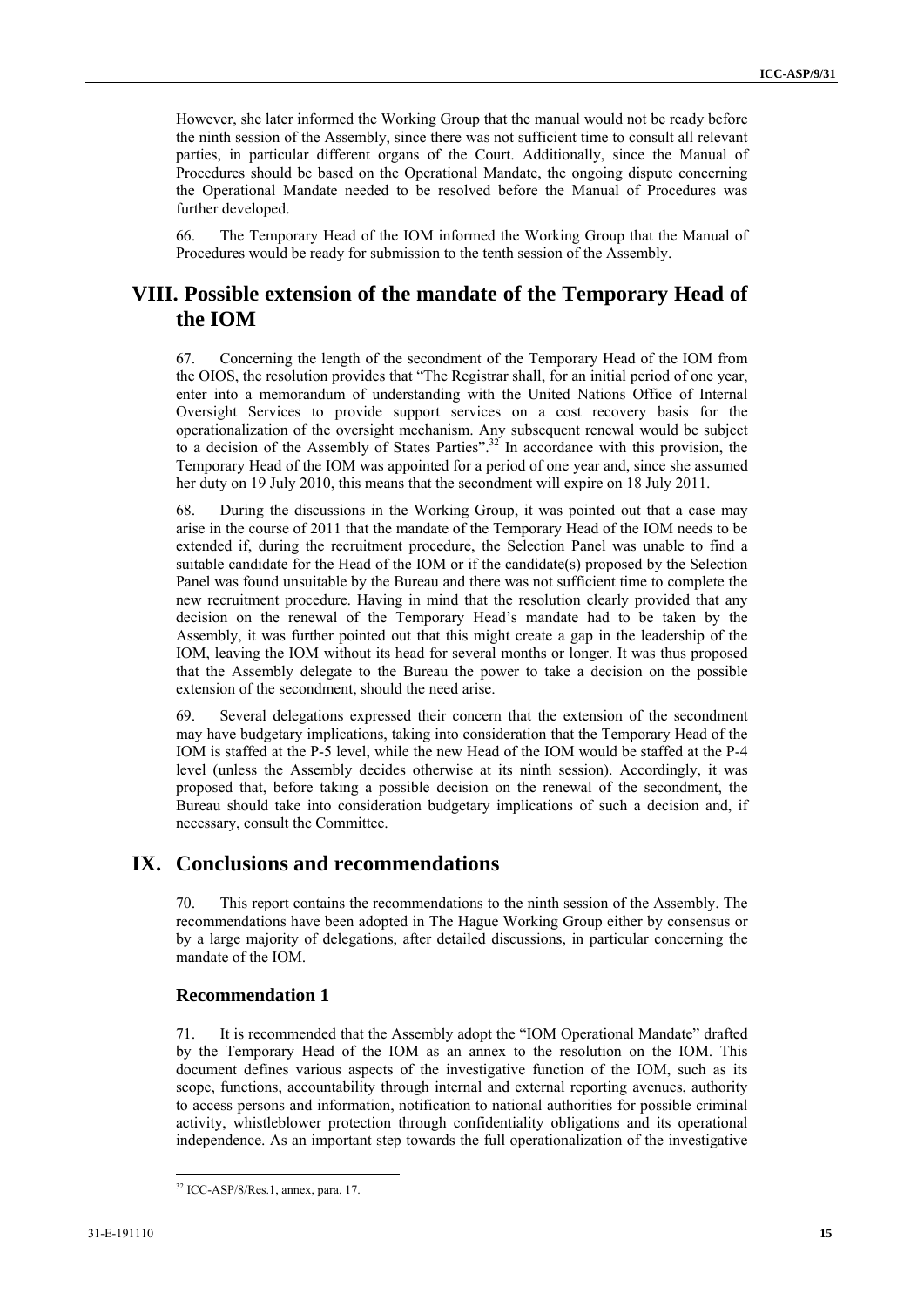function of the IOM, the Operational Mandate is intended to serve as a foundation from which the IOM Manual of Procedures shall be drafted and submitted to the Assembly for approval at its tenth session.

72. This document was extensively discussed and the Working Group, with the exception of one delegation, recommends that it be adopted at the ninth session of the Assembly, for the reasons explained earlier in this report. A delegation which objected to the adoption of the document proposed that the matter be further discussed or that, alternatively, the Operational Mandate proposed by the OTP be adopted.

#### **Recommendation 2**

73. The Temporary Head and, once appointed, the Head of the IOM should continue to work on the development of functions, regulations, rules, protocols and procedures of the investigative function of the IOM and submit them to the Assembly for approval at its next session. The Court is also invited to continue to work with the Temporary Head and, once appointed, the Head of the IOM on the amendments to existing legal instruments, with a view of the adoption, at the next session of the Assembly, of all the amendments necessary for the full operationalization of the investigative function of the IOM.

#### **Recommendation 3**

74. It is recommended that the discussion on the IOM continue in 2011 in The Hague Working Group of the Bureau. For the tenth session of the Assembly, the Bureau should prepare a report which should focus on two main issues: 1) further operationalization of the investigative function of the IOM, and 2) operation of the inspection and evaluation functions within the oversight mechanism.

75. The discussions on the operation of the inspection and evaluation functions of the IOM should in particularly benefit from the assurance mapping study into the existing oversight mechanisms of the Court, which is expected to be completed early in 2011 and then discussed by The Hague Working Group and other relevant stakeholders. It is further recommended that the discussions on the operation of the inspection and evaluation function, to be held in 2011, encompass the scope of these two functions, the relation between the IOM and other bodies performing similar functions, as well as the size, including budgetary implications, of the fully operational IOM, comprising of all three functions envisaged by article 112, paragraph 4, of the Rome Statute.

#### **Recommendation 4**

76. It is recommended that the Assembly decide on the proposed amendment of the proposed programme budget for 2011, concerning the staffing level of the post of the Head of the IOM. No further action by the Assembly is required to keep the post at the P-4 level. However, should a decision be taken to change the level of the post to P-5, the Assembly should reflect that decision in a resolution on the IOM.

#### **Recommendation 5**

77. It is recommended that the Assembly delegate to the Bureau the power to take a decision on the possible renewal of the secondment of the Temporary Head of the IOM from the OIOS, after taking into consideration possible budgetary implications of this decision and, if necessary, consulting the Committee on Budget and Finance. Any decision on the renewal should, of course, be subject to the previous agreement of the OIOS.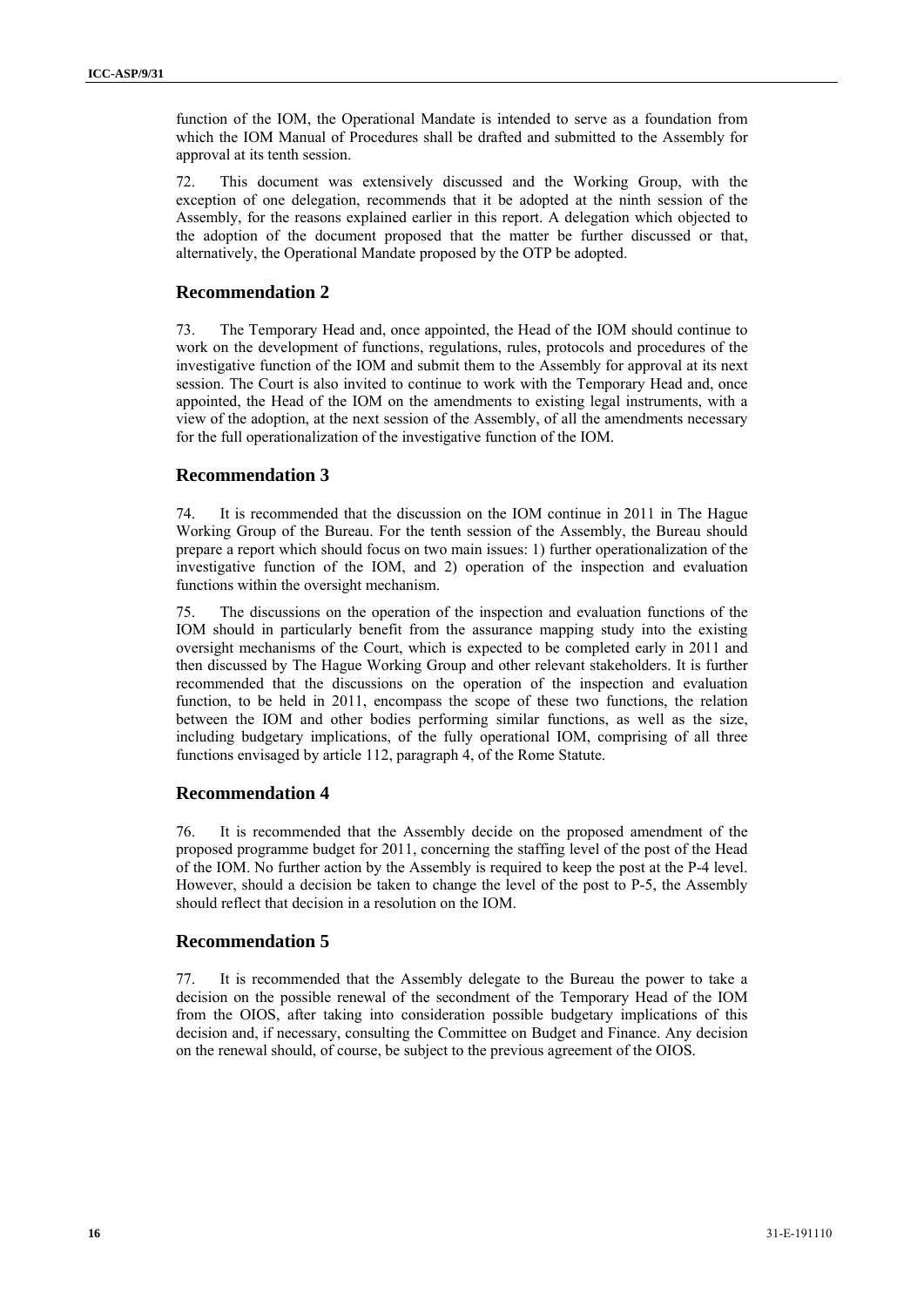## **Annex I**

## **Draft resolution on the Independent Oversight Mechanism**

*The Assembly of States Parties,* 

*Recalling* the Rome Statute of the International Criminal Court and, in particular article 112, paragraphs 2(b) and 4, of the Rome Statute,

*Recalling* its resolution ICC-ASP/8/Res.1 establishing the Independent Oversight Mechanism,

*Welcoming* the report of the Bureau on the Independent Oversight Mechanism.<sup>1</sup>

*Welcoming* the appointment of the Temporary Head of the Independent Oversight Mechanism,

*Welcoming* the decision of the Bureau to appoint the Selection Panel to carry out the recruitment procedure for the Head of the Independent Oversight Mechanism,<sup>2</sup>

*Welcoming* the decision of the Bureau to commission the assurance mapping study into the existing oversight mechanisms of the Court<sup>3</sup> as a step forward towards the operationalization of the inspection and evaluation functions within the oversight mechanism,

1. *Decides* that the investigative function of the Independent Oversight Mechanism shall operate in accordance with the provisions of the appendix to this resolution (Operational Mandate);

*Invites* the Temporary Head and, once appointed, the Head of the Independent Oversight Mechanism, to continue to work on the development of functions, regulations, rules, protocols and procedures of the investigative function of the Independent Oversight Mechanism and submit them to the Assembly for approval at its next session;

3. *Invites* the Court to continue to work with the Temporary Head and, once appointed, the Head of the Independent Oversight Mechanism, on the amendments to existing legal instruments, with a view of the adoption, at the next session of the Assembly, of all the amendments necessary for the full operationalization of the investigative function of the Independent Oversight Mechanism;

4. *Decides further* that the Bureau shall prepare a report on the operationalization of the investigative function of the Independent Oversight Mechanism and the operation of the inspection and evaluation functions within the oversight mechanism, including the terms of reference and related financial implications, with a view to a decision on its adoption at the next session of the Assembly.

5. *Decides* to delegate the Bureau to decide, should the need arise, on whether to extend the mandate of the Temporary Head of the Independent Oversight Mechanism, after taking into consideration possible budgetary implications of that decision and, if necessary, consulting the Committee on Budget and Finance.

#### **Comment:**

 $\overline{a}$ 

If the Assembly decides to adopt the proposal for amendment of the 2011 programme budget, a new operative paragraph 6 should be added, reading:

"*Decides further* that the Head of the Independent Oversight Mechanism shall be staffed at the P-5 level"

<sup>1</sup>

<sup>&</sup>lt;sup>1</sup> Report of the Bureau on the Independent Oversight Mechanism (ICC-ASP/9/31).<br><sup>2</sup> See decisions of the fifteenth meeting of the Bureau of 19 October 2010:: http://www.icc-cpi.int/Menus/Go?id=9 8da805c-eebf-42cc-ab97-bfe8a714f4b1&lan=en-GB.

<sup>&</sup>lt;sup>3</sup> See decisions of the sixteenth meeting of the Bureau of 28 October 2010: http://www.icc-cpi.int/Menus/Go?id=4 caf7ae0-8500-4546-88e3-5ca56e077f09&lan=en-GB.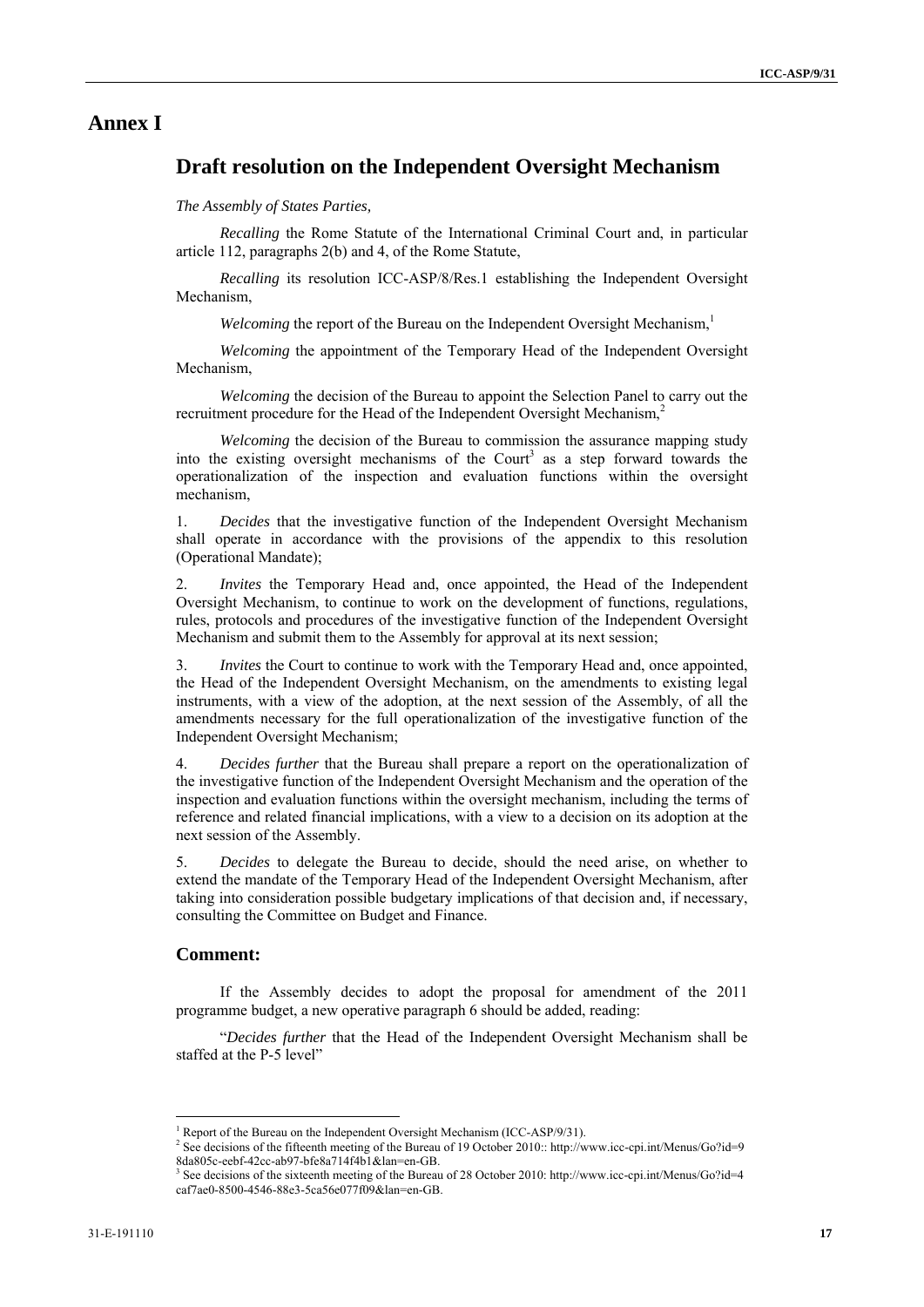## **Appendix**

# **Draft Operational Mandate of the Independent Oversight Mechanism**

The independent oversight mechanism shall assume the functions prescribed in the Assembly of States Parties resolution ICC-ASP/8/Res.1, $\frac{1}{1}$  as amended by the present resolution and subject to the modalities defined below, with a view to ensuring effective and meaningful oversight of the International Criminal Court (hereinafter "the Court"):

## **I. Function**

1. The purpose of the independent oversight mechanism is to ensure the effective and meaningful oversight of the Court through the exercise of the following function:

#### **Investigations**

2. The independent oversight mechanism may receive and investigate reports of misconduct<sup>2</sup> or serious misconduct, including possible unlawful acts by a judge, the Prosecutor, a Deputy Prosecutor, the Registrar and the Deputy Registrar of the Court (hereinafter "elected officials"), all staff subject to the Staff and Financial Regulations and Rules of the Court (hereinafter "staff" or "staff member") and all contractors and/or consultants retained by the Court and working on its behalf (hereinafter "contractors").<sup>3</sup>

3. All reports of misconduct or serious misconduct, including possible unlawful acts, made against an elected official, staff member or contractor shall, if received by the Court, be submitted to the independent oversight mechanism.<sup>4</sup> Any person submitting such reports may also elect to submit a copy to the Presidency of the Court for informational purposes only. Likewise, staff members submitting a report against other staff members may elect to submit a copy of their report to the Prosecutor or Registrar, as appropriate.

4. The results of investigations conducted by the independent oversight mechanism shall be transmitted to the Presidency, Registrar or Prosecutor of the Court, as appropriate, together with recommendations for consideration of possible disciplinary or jurisdictional action.

5. The independent oversight mechanism will not investigate contractual disputes or human resource management issues, including work performance, conditions of employment or personnel-related grievances.

 $\overline{a}$ <sup>1</sup> Establishment of an independent oversight mechanism, adopted at the  $7<sup>th</sup>$  plenary meeting on 26 November 2009, by consensus.<br><sup>2</sup> Missondust

Misconduct, also described in the Staff Rules as 'unsatisfactory conduct', which includes any act or omission by elected officials, staff members or contractors in violation of their obligations to the Court pursuant to the Rome Statute and its implementing instruments, Staff and Financial Regulations and Rules, relevant administrative issuances and contractual agreements, as appropriate.

<sup>3</sup> The term "Contractor" or "Consultant" does not include an "intermediary", who is broadly defined as an individual or entity that facilitates contact between the Court and a witness, victim or other source of information. Therefore the scope of the independent oversight mechanism does not extend to the activities of an "intermediary" and any reported misconduct received by the mechanism regarding an "intermediary" shall be duly referred to the relevant Organ Head for their information.

<sup>&</sup>lt;sup>4</sup> The independent oversight mechanism shall duly consider all reported misconduct claims submitted to it, however, the mechanism retains discretionary authority to decide which matters to investigate. Those matters which the independent oversight mechanism does not intend to investigate will be referred to the relevant entity for their appropriate action.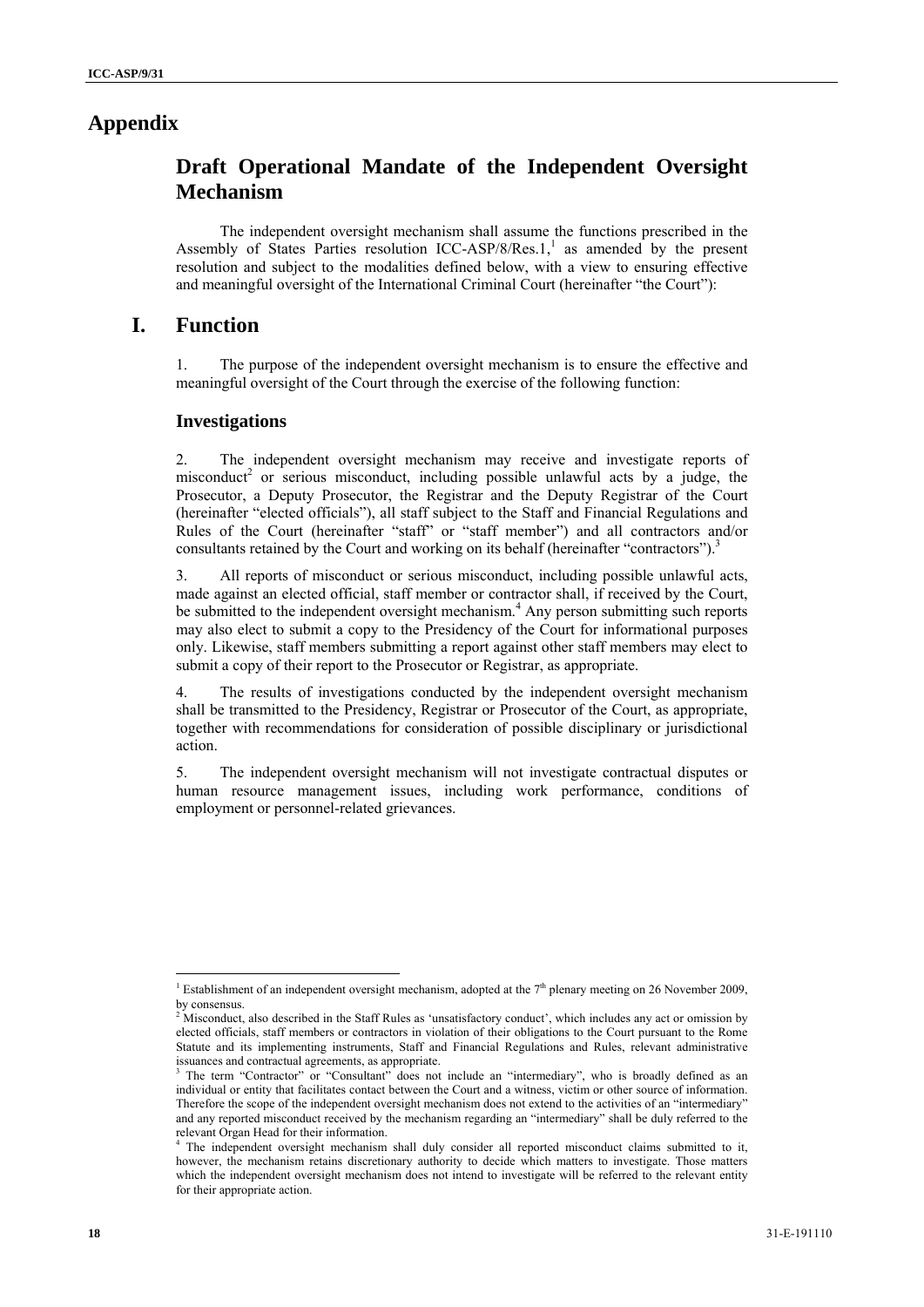## **II. Appointment – head of office**

6. All staff of the independent oversight mechanism are considered staff members of the Court. As such, their appointment, conditions of employment and standard of conduct must be in accordance with the Staff and Financial Regulations and Rules and relevant administrative issuances of the Court. Therefore as part of the Court, the staff of the independent oversight mechanism shall enjoy the same rights, duties, privileges and immunities and benefits of all staff members, and any administrative requirements shall be facilitated by the Registry.

7. The Head of the independent oversight mechanism shall be selected by the Bureau of the Assembly of States Parties in coordination with the Court.

8. The Head of the independent oversight mechanism may be removed only for cause and by the decision of the Bureau of the Assembly of States Parties.

9. Evaluation of the work performance of the Head of the independent oversight mechanism shall be undertaken by the President of the Assembly of States Parties.

10. Any complaints regarding the actions of the Head of the independent oversight mechanism shall be submitted to the President of the Assembly of States Parties, who shall assess such complaints for impact on any investigation and the possibility of investigative misconduct, as well as any performance implications.<sup>5</sup> The President of the Assembly of States Parties shall submit a copy of all such complaints and a report of the outcome thereof to the Heads of Organs. Such reports will be treated as confidential.

### **III. Mode of operation**

#### **A. Operational Independence**

11. The independent oversight mechanism shall exercise operational independence under the authority of the President of the Assembly of States Parties.

12. In the conduct of its duties, and in accordance with article 112, paragraph 4, of the Rome Statute, the office shall have the authority to initiate on a reasonable basis, carry out and report on any action which it considers necessary to fulfill its responsibilities with regard to investigations without any hindrance or need for prior clearance, and as set forth in the present resolution.

13. The independent oversight mechanism may accept requests for its services from the Presidency, Registrar or Prosecutor of the Court, as appropriate, and act with maximum dispatch but it may not be prohibited from carrying out any action within the purview of its mandate.

14. The staff of the independent oversight mechanism shall have direct and prompt access to all elected officials, staff and contractors, and shall receive their full co-operation. Failure to provide such co-operation, without reasonable excuse, shall be duly reported upon and may result in disciplinary action.

15. Additionally staff of the independent oversight mechanism shall have access to all (electronic or otherwise) Court records, files, documents, books or other materials, assets and premises, and shall have the right to obtain such information and explanations as they consider necessary to fulfill their responsibilities.

<sup>5</sup> Investigative misconduct is any material deviation from prescribed norms, procedures or practices in an investigation that is perpetrated intentionally or with reckless disregard for proper practices. In some instances, investigative misconduct may also constitute unsatisfactory conduct as provided for in the Staff Regulations and Rules of the Court and such conduct shall be duly addressed within the existing disciplinary structure of the Court by the Registrar upon the recommendation of the President of the Assembly of States Parties.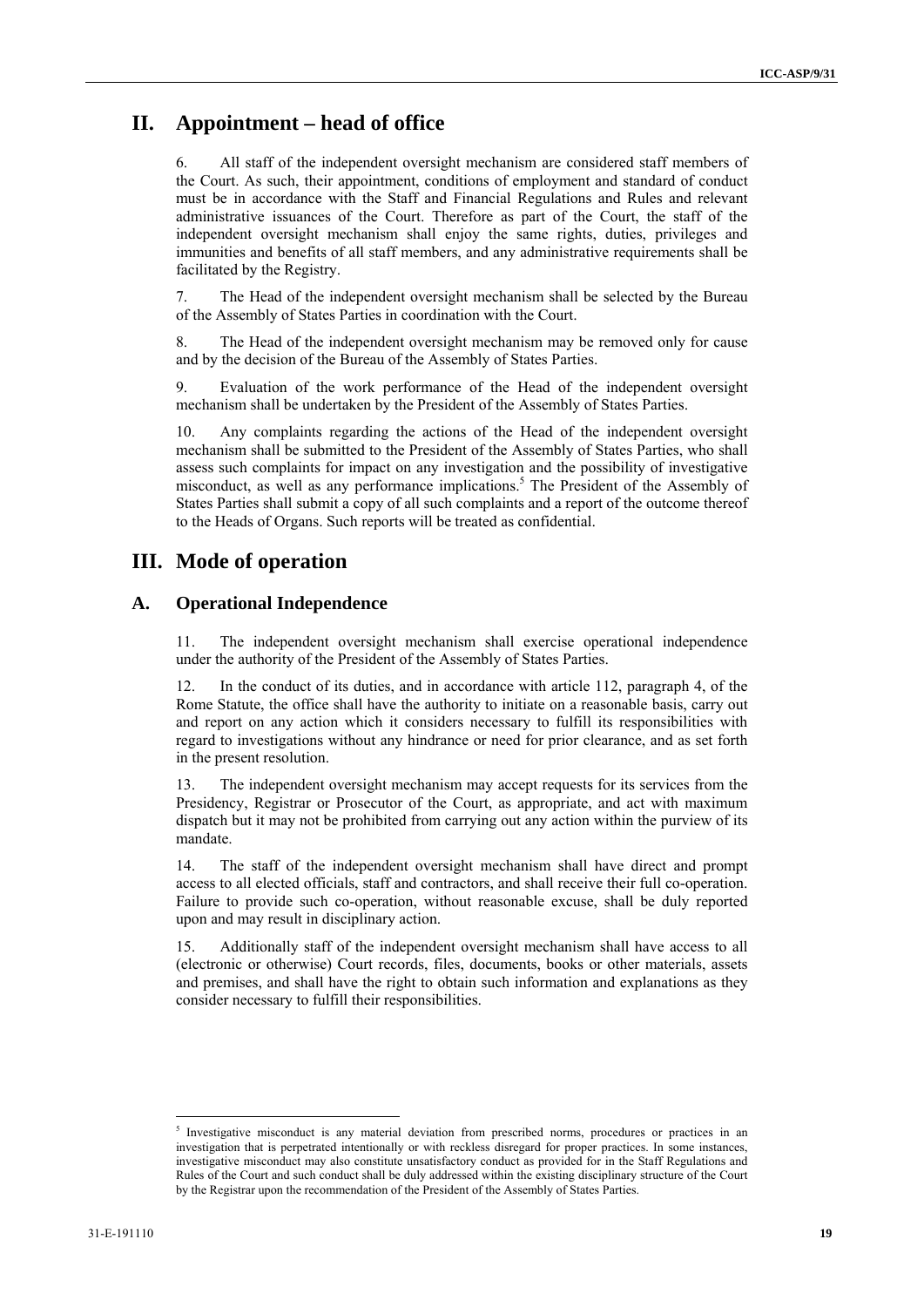16. Notwithstanding the provisions outlined in paragraphs 14 and 15 above, the right of access granted to the independent oversight mechanism shall be subject to confidentiality considerations envisaged by the Rome Statute in the context of judicial proceedings, a preexisting obligation of confidentiality to the originator of the information or document, the safety and security of witnesses, victims and third parties, and the protection of national security information of State Parties.<sup>6</sup>

17. The independent oversight mechanism may notify the Presidency, Registrar or Prosecutor, of the receipt of a report of misconduct or serious misconduct, including possible unlawful acts by staff and contractors under their respective authority.<sup>7</sup> Such notification does not include revealing the identity of the information source, and such notification must be treated as strictly confidential. Any unauthorized disclosure of this information shall constitute misconduct, for which disciplinary measures may be imposed.

18. Notwithstanding its operational independence, the functions of the independent oversight mechanism shall not affect the Presidency, Registrar or Prosecutor's power to impose disciplinary measures pursuant to the relevant regulations and rules.

19. The authority of the independent oversight mechanism to initiate a case on its own motion, does not in any way impede the authority or independence granted by the Rome Statute to the Presidency, judges , Registrar or Prosecutor of the Court. In particular, the independent oversight mechanism fully respects the notions of judicial and prosecutorial independence and its activities will not interfere with the effective functioning of the Court. Therefore, procedural safeguards will be adopted by the independent oversight mechanism when deciding to initiate a case on its own motion regarding the operational activities of the Office of the Prosecutor and the execution of judicial activities.<sup>8</sup>

#### **B. Confidentiality**

20. The independent oversight mechanism may receive from any person reports of misconduct or serious misconduct, including possible unlawful acts, by elected officials, staff members and contractors. These reports shall be received and handled in complete confidence. The procedures and related arrangements described below are designed to protect individual rights as well as to protect against reprisals for reporting:

(a) Staff of the independent oversight mechanism shall be responsible for safeguarding the reported allegations from accidental, negligent or unauthorized disclosure, as well as for ensuring that the identity of the staff members and others who submitted such reports to the office is not disclosed, except as otherwise provided in the present resolution;

Unauthorized disclosure of the said reports by staff of the independent oversight mechanism shall constitute misconduct, for which disciplinary measures may be imposed;

(c) The identity of a staff member or other person who submits reports to the independent oversight mechanism may only be disclosed by the office where such disclosure is necessary for the conduct of proceedings, whether administrative, disciplinary or judicial and only with their consent. However, such protection will not be provided when a staff member or other person discloses their own identity to a third party, including the Court or submits a knowingly false or willfully reckless report to the office;

<sup>6</sup> This includes articles, 54, 57, 64, 68, 72 and 93 of the Rome Statute.

<sup>&</sup>lt;sup>7</sup> In particular the independent oversight mechanism recognizes the importance of notification to the respective Organ Head of those matters involving the operational activities of the Office of the Prosecutor, the judicial functioning of the Court and those matters more fully described in article 70 of the Rome Statute regarding offences against the administration of justice.<br><sup>8</sup> The procedural safeguards include:

The procedural safeguards include: -

<sup>(</sup>a) The respective Organ Head is notified prior to the initiation of the case to provide their views on the information obtained and any matters of factual relevance, which shall be carefully considered by the Head of the independent oversight mechanism; and

<sup>(</sup>b) If a case is initiated, the respective Organ Head is provided the further opportunity to comment upon the investigation report compiled by the independent oversight mechanism prior to the findings being finalized to ensure all factual matters have been obtained and considered; any comments shall be duly attached as an annex to the investigation report.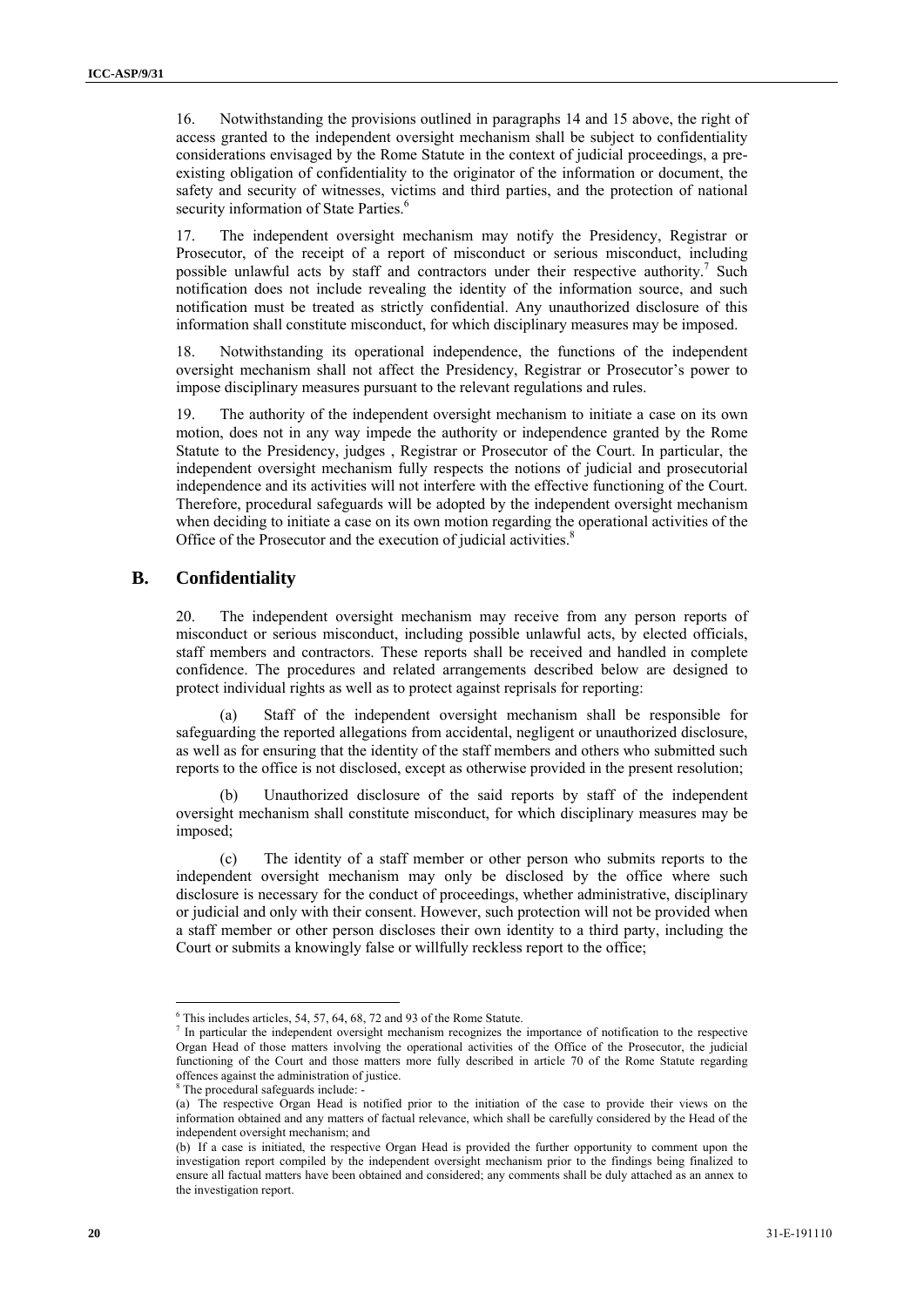(d) Confidential reports of misconduct or serious misconduct, including possible unlawful acts, may be used in the official reports of the independent oversight mechanism, without attribution directly or indirectly as to the source or identity of the individuals involved or implicated;

(e) No action may be taken against staff or others as a reprisal for submitting a report, providing information or otherwise cooperating with the independent oversight mechanism; and

(f) Disciplinary proceedings shall be initiated and disciplinary action shall be taken in respect of any elected official or staff member who is proven to have retaliated against a staff member or other person who has submitted a report, provided information or otherwise cooperated with the independent oversight mechanism.

#### **C. Due process**

21. Investigations shall respect the individual rights and all conditions of employment for elected officials, staff members and contractors, and shall be conducted with strict regard for fairness and due process for all concerned.

22. The independent oversight mechanism conducts preliminary fact-finding administrative investigations and will operate in support of the existing disciplinary structures of the Court.

Investigations into reported misconduct or serious misconduct, including possible unlawful acts, by contractors will be undertaken pursuant to the terms of the contract where stipulated, otherwise the independent oversight mechanism will act in accordance with its own established procedures reflecting recognized best practices.

24. The transmittal of reports of misconduct or serious misconduct, including possible unlawful acts, to the independent oversight mechanism with knowledge of its falsity or with willful disregard of its truth or falsity shall constitute misconduct, for which disciplinary measures may be imposed.

### **IV. Jurisdictional action**

25. Where appropriate, and in consultation with the Court, the independent

oversight mechanism shall notify the relevant national authorities where criminal acts by elected officials, staff members or contractors of the Court are reasonably suspected to have occurred. Such notification may include referral to the State where the suspected criminal act was committed, the State of the suspect's nationality, the State of the victim's nationality, and where applicable, the host State of the seat of the Court.

26. The work of the independent oversight mechanism will be without prejudice to the privileges and immunities enjoyed by elected officials and staff of the Court in the exercise of their function, however, such privileges and immunities may not be invoked to justify unlawful acts.

27. If a case is referred to relevant national authorities for consideration of criminal prosecution, the independent oversight mechanism may recommend to the relevant elected officials of the Court for immunity waivers in accordance with article 48, paragraph 5, of the Rome Statute and the relevant provisions of the Agreement on Privileges and Immunities of the International Criminal Court as well as the Headquarters Agreement between the International Criminal Court and the host State.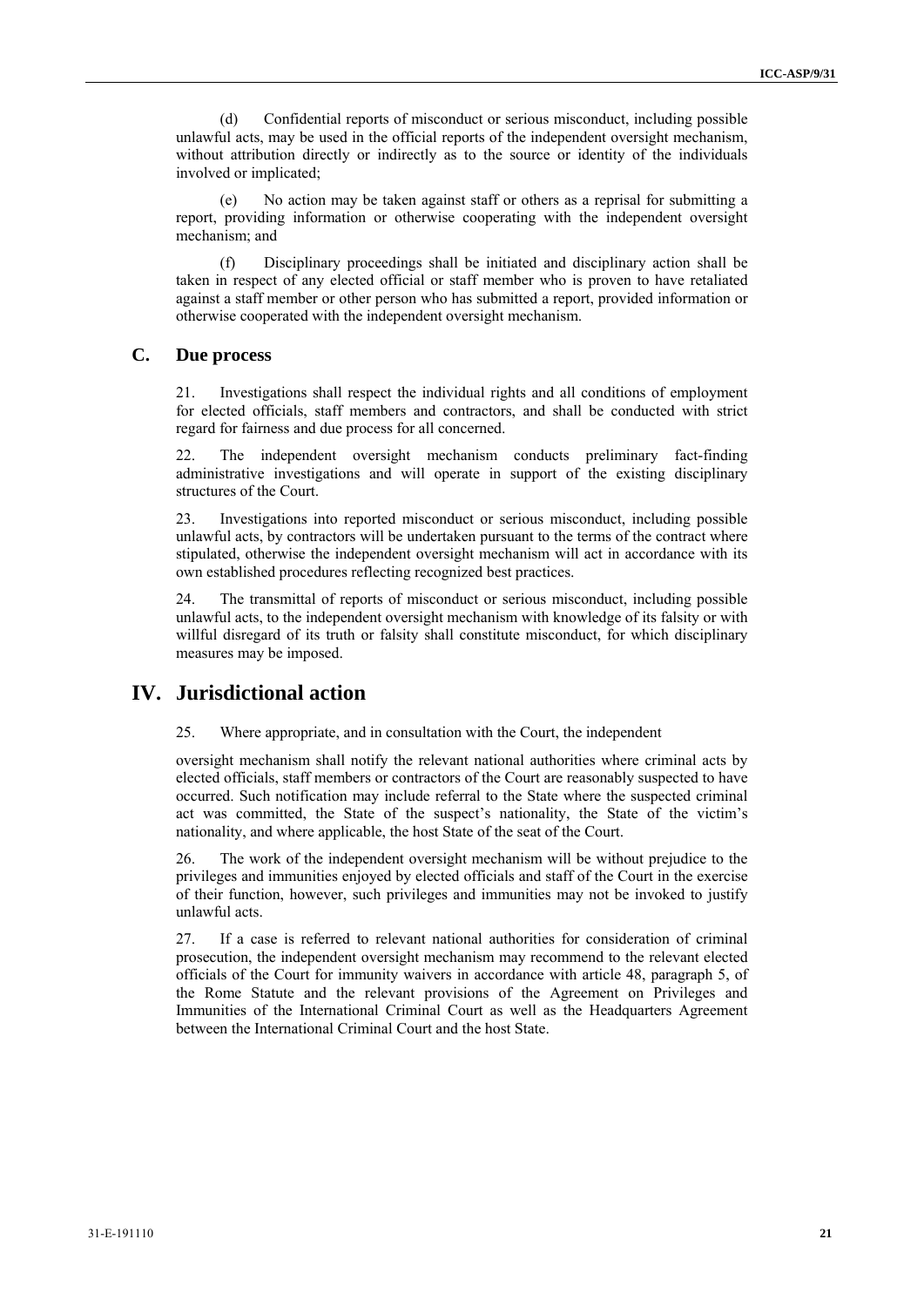# **V. Reporting procedures**

28. The independent oversight mechanism will submit quarterly activity reports directly to the Bureau of the Assembly of States Parties and will submit on an annual basis a consolidated report of its activities to the Assembly via the Bureau. Such reports shall respect the confidentiality of staff members, elected officials and contractors. All reports shall be copied to the Presidency, the Prosecutor, the Registrar and the Committee on Budget and Finance.

29. The Court will have a reasonable opportunity to respond in writing to the reports submitted by the independent oversight mechanism, and such written responses shall be transmitted to the Bureau and the Assembly of States Parties and copied to the Head of the independent oversight mechanism and the Committee on Budget and Finance.

# **VI. Disciplinary follow-up**

30. The Presidency, Registrar or Prosecutor, as appropriate, shall provide the Head of the independent oversight mechanism twice yearly with written updates regarding the follow-up of disciplinary procedures involving cases previously investigated by the independent oversight mechanism, together with information, if any, on the application of sanctions made in individual cases.

# **VII. Budget and personnel**

31. By resolution ICC-ASP/8/Res.1,<sup>9</sup> the Assembly of States Parties has established the independent oversight mechanism as a separate and distinct new major programme budget to recognize and ensure its operational independence.

32. Future programme budget proposals for the provision of adequate resources for the effective functioning of the independent oversight mechanism shall be submitted by the Head of the office for consideration by the relevant Court entities according to established procedures for final review and approval by the Assembly of States Parties.

33. The Head of the independent oversight mechanism shall have delegated certifying authority for all of the accounts of the office, which are subject to internal and external auditing established for the Court.

34. In keeping with the need for operational independence, the Head of the independent oversight mechanism shall exercise the degree of latitude and control over the personnel and resources of the office, consistent with the Staff and Financial Regulations and Rules of the Court that is necessary to achieve the objectives of the office.

<sup>&</sup>lt;sup>9</sup> Establishment of an independent oversight mechanism, adopted at the  $7<sup>th</sup>$  plenary meeting on 26 November 2009, by consensus.